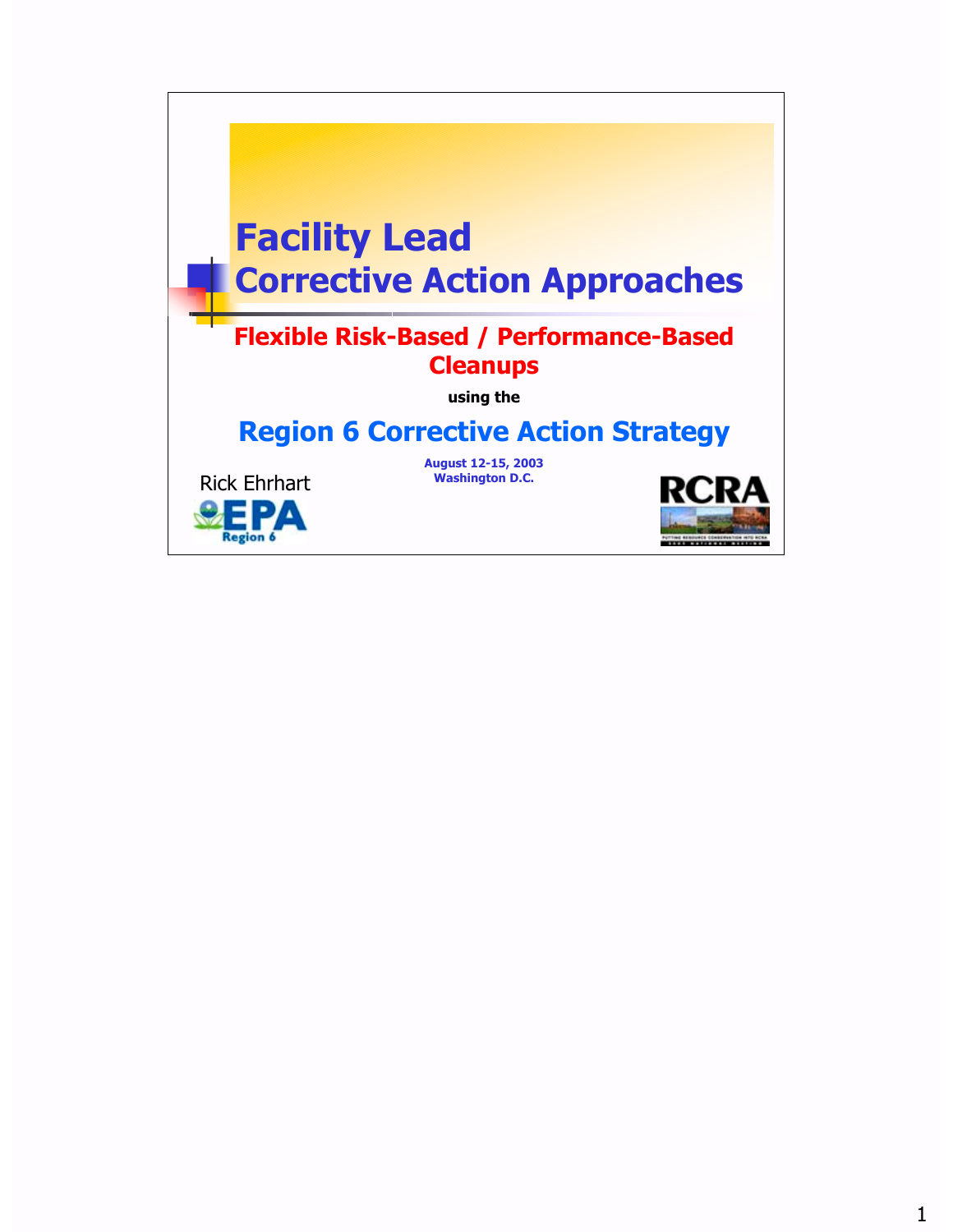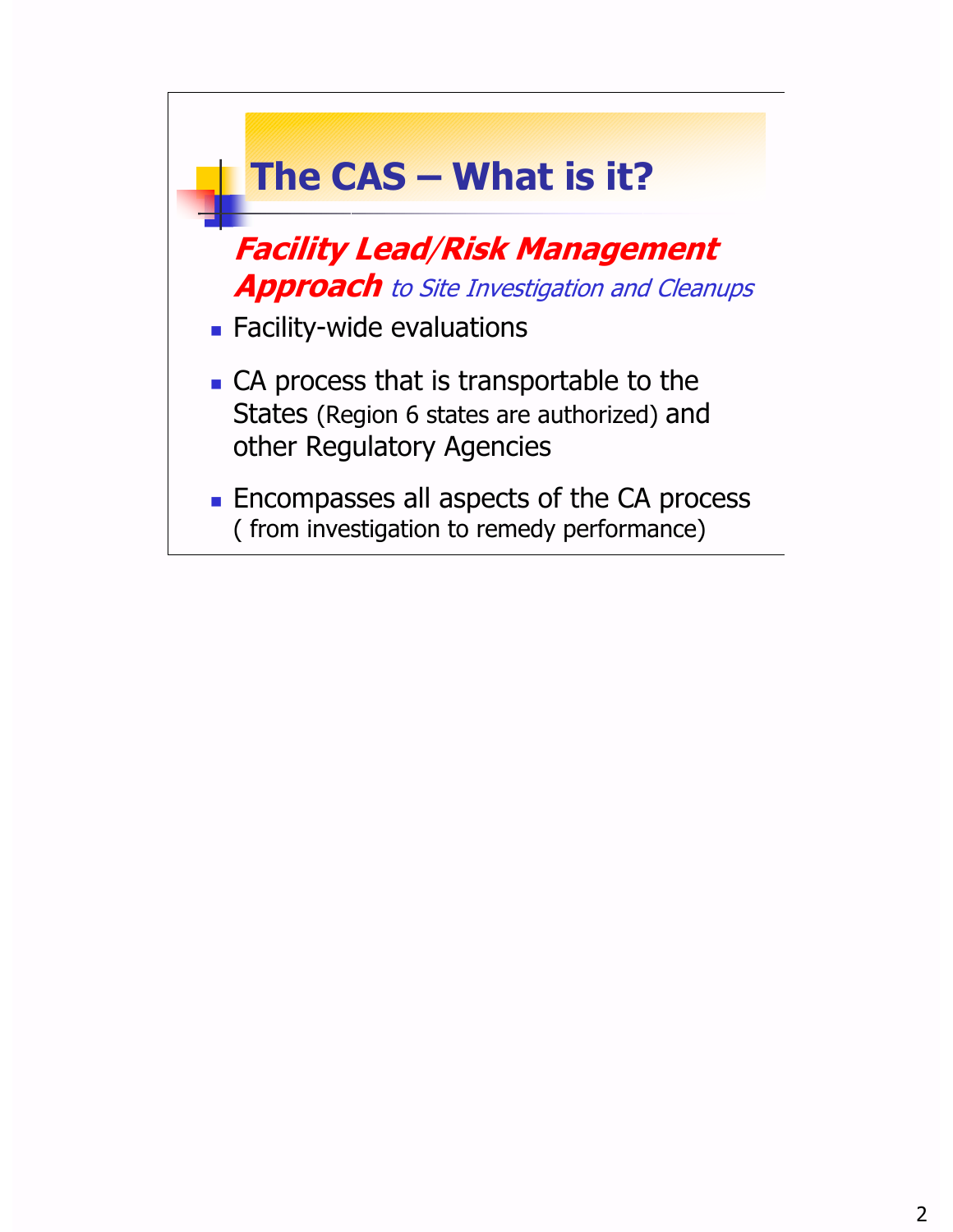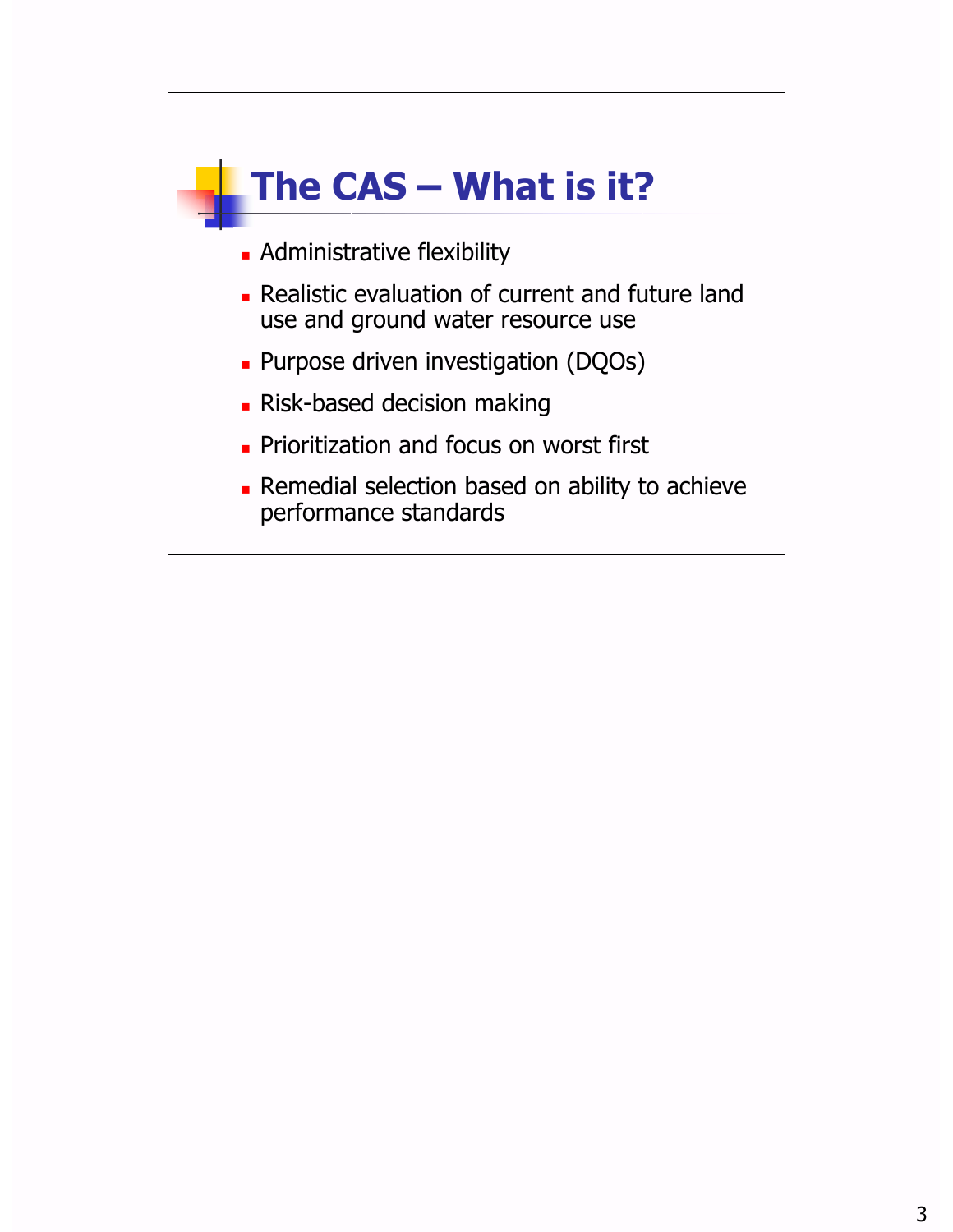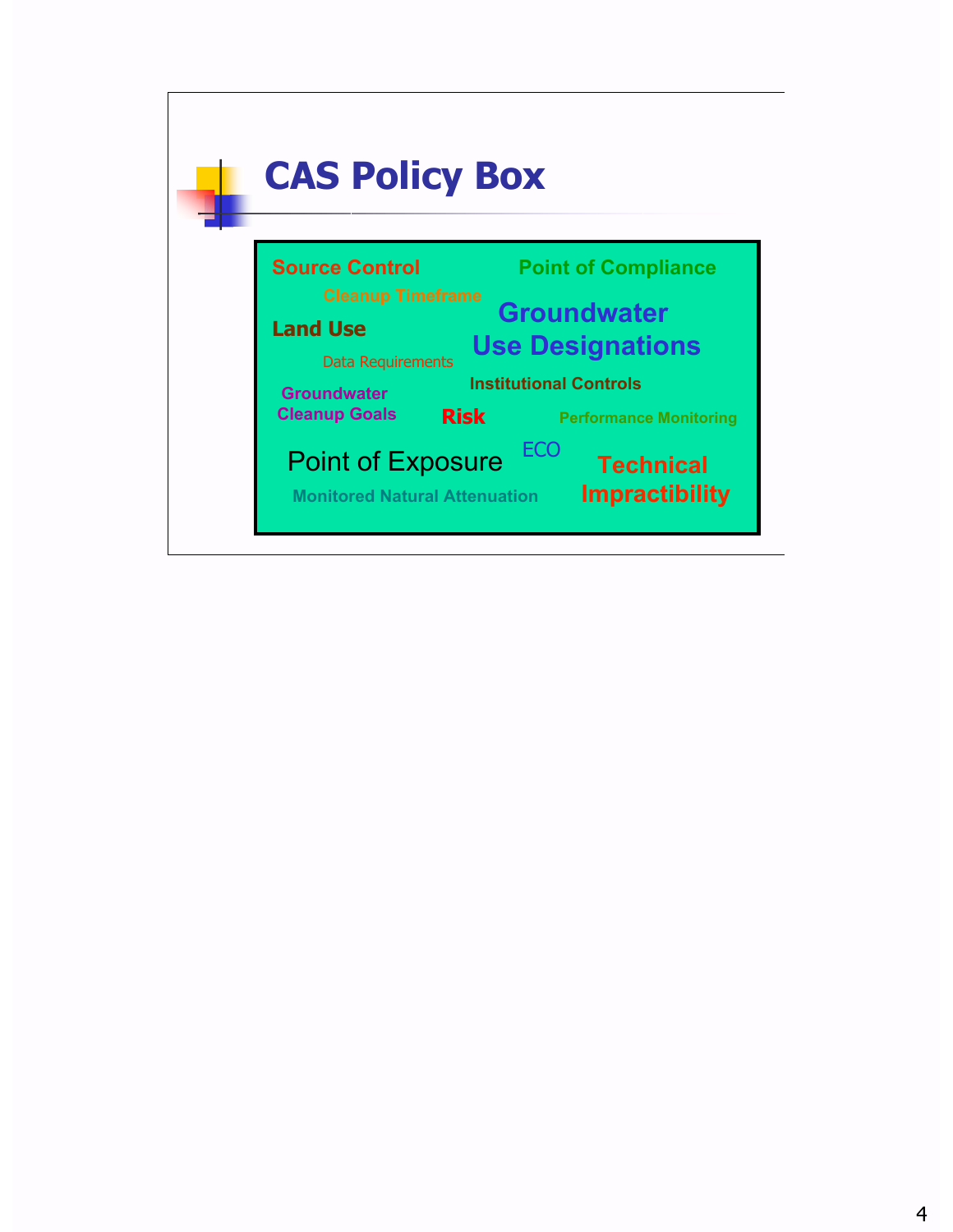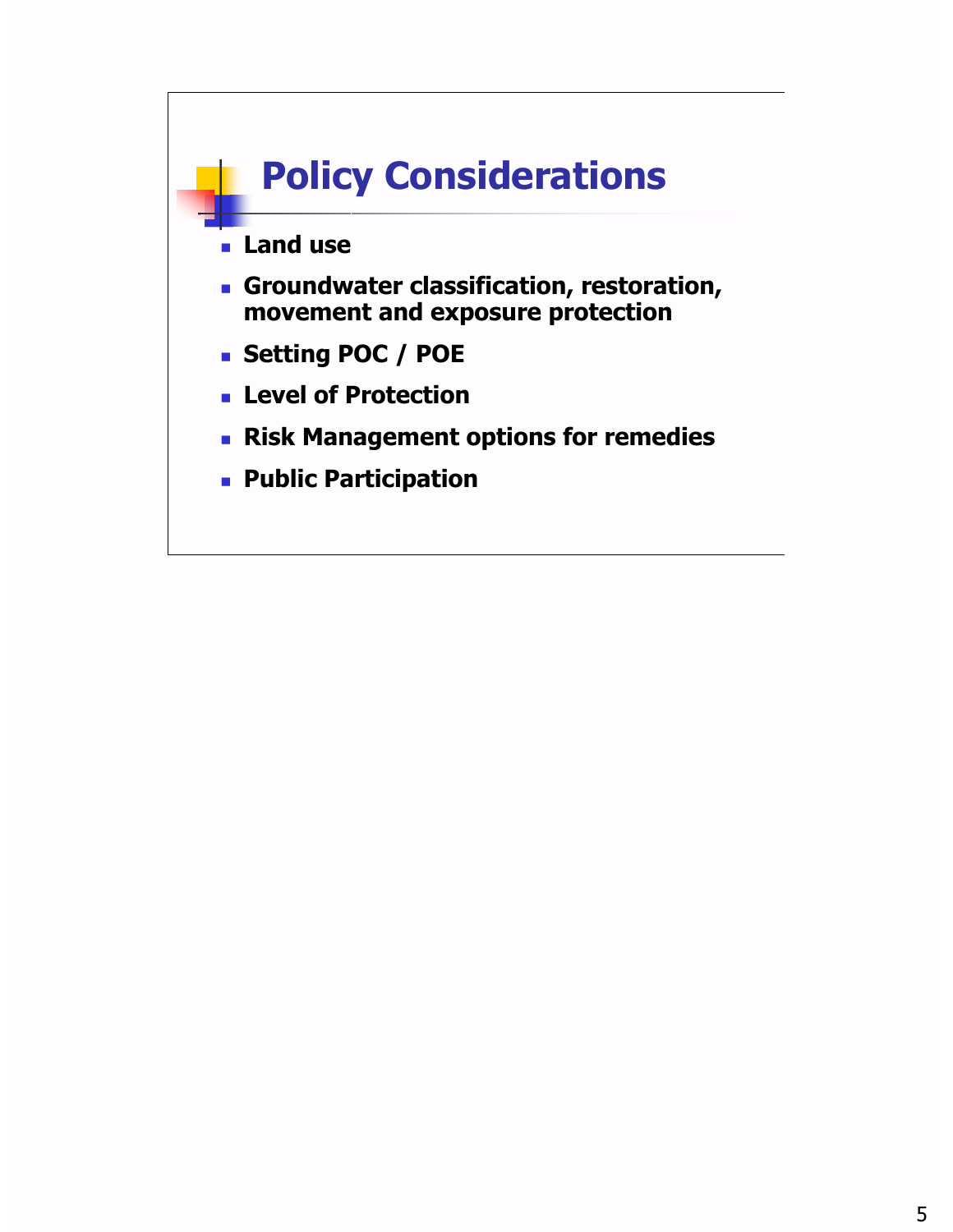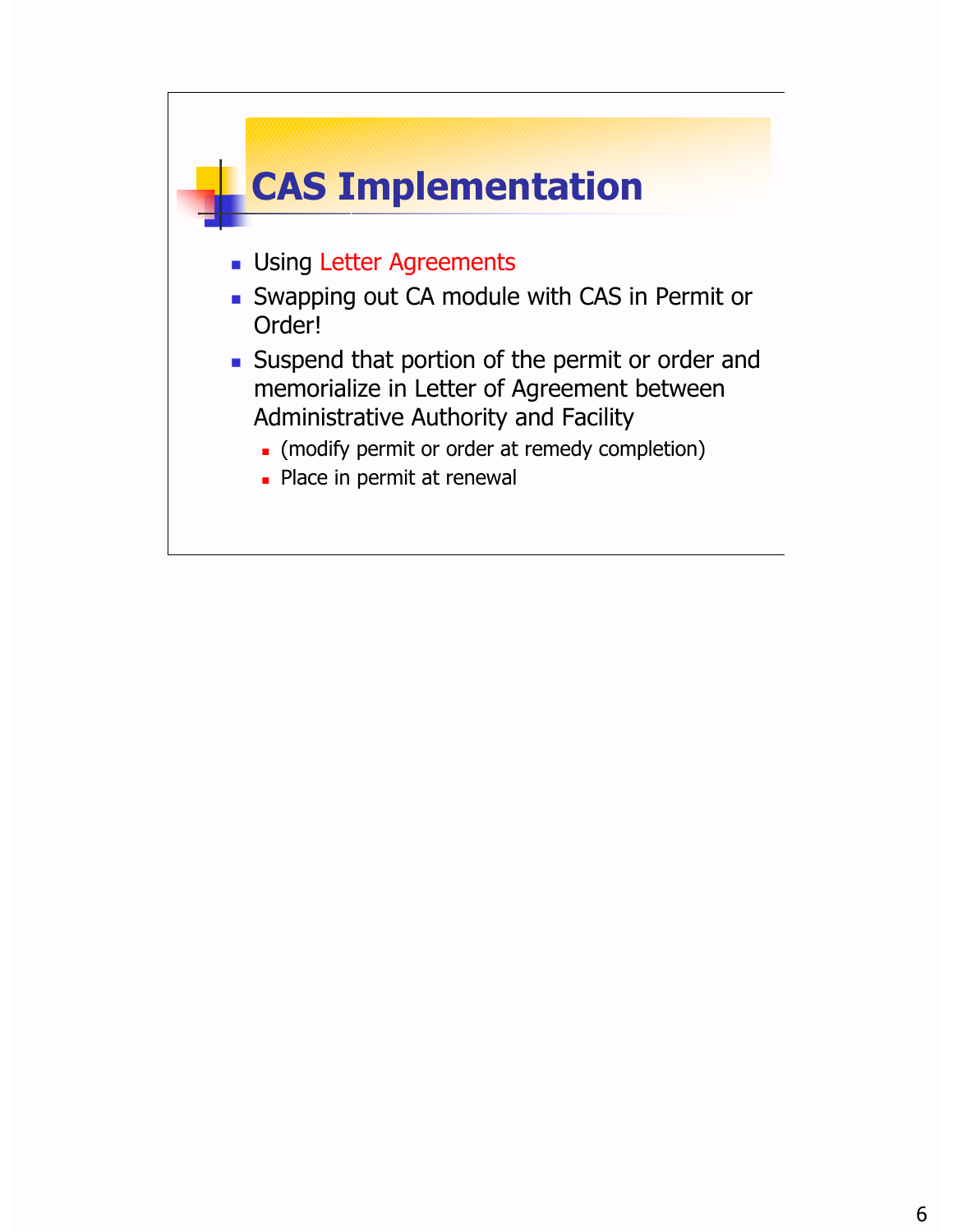## **CAS - Key Elements/Steps**

- 1. Notice of Intent
- 2. Conduct Scoping Meeting
- 3. Develop Performance Standards
- 4. Evaluate Conceptual Site Model
- 5. Identify and fill data gaps (DQOs)
- 6. Conduct HH and Eco Screening
- 7. Conduct Risk Management / Cleanup
- 8. Performance Monitoring

RFA, RFI, CMS, CMI… not a part of the CAS process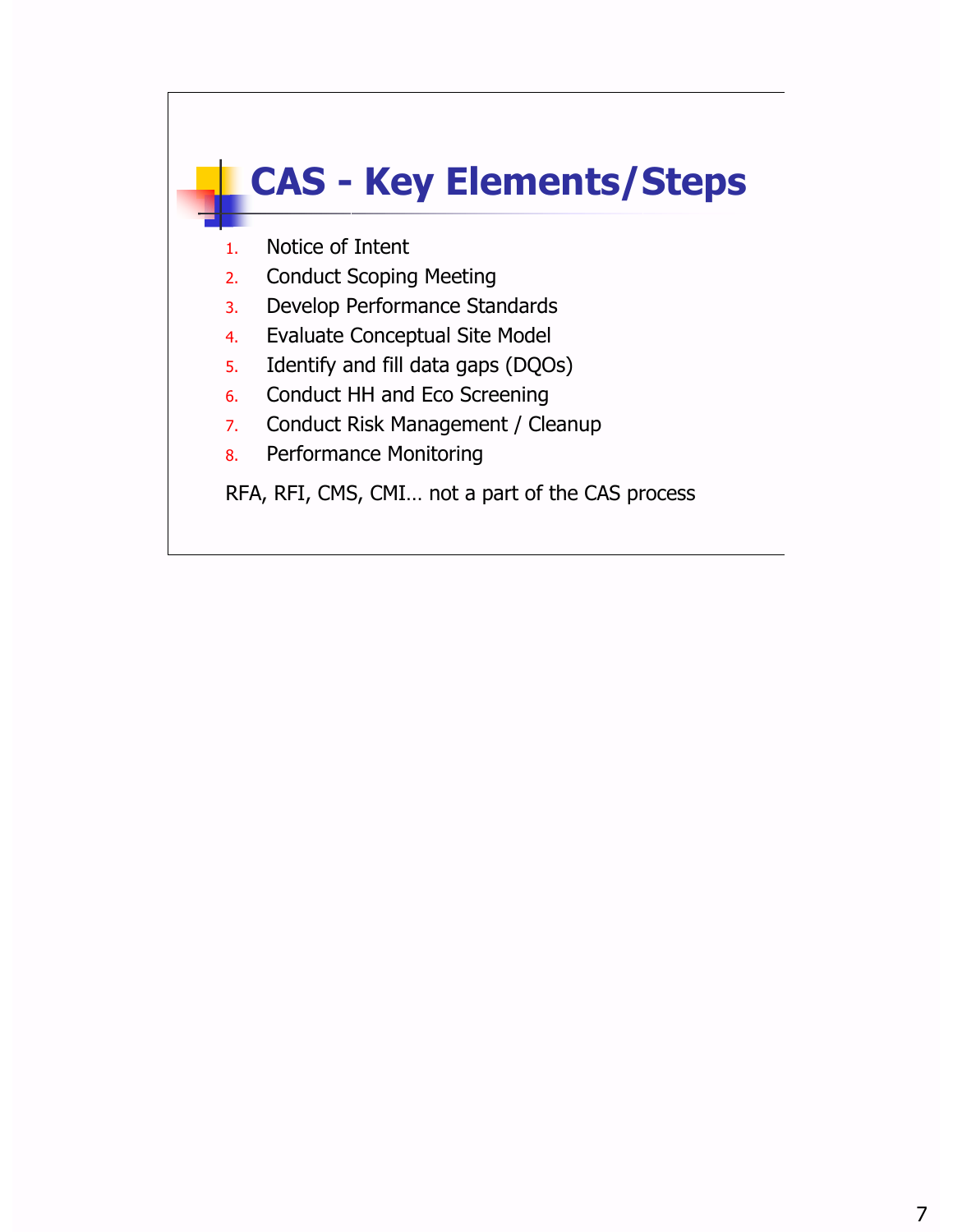# **Scoping Meeting**

#### **Let's agree on the cleanup goals at the beginning of the process**

- **Example 2** Facility proposes performance standards
- Conceptual Site Model (CSM)
- ¢ Establishes DQOs
- **Example 13 Land use determinations**
- **Groundwater use determination**
- **Ex Communication Strategy for project**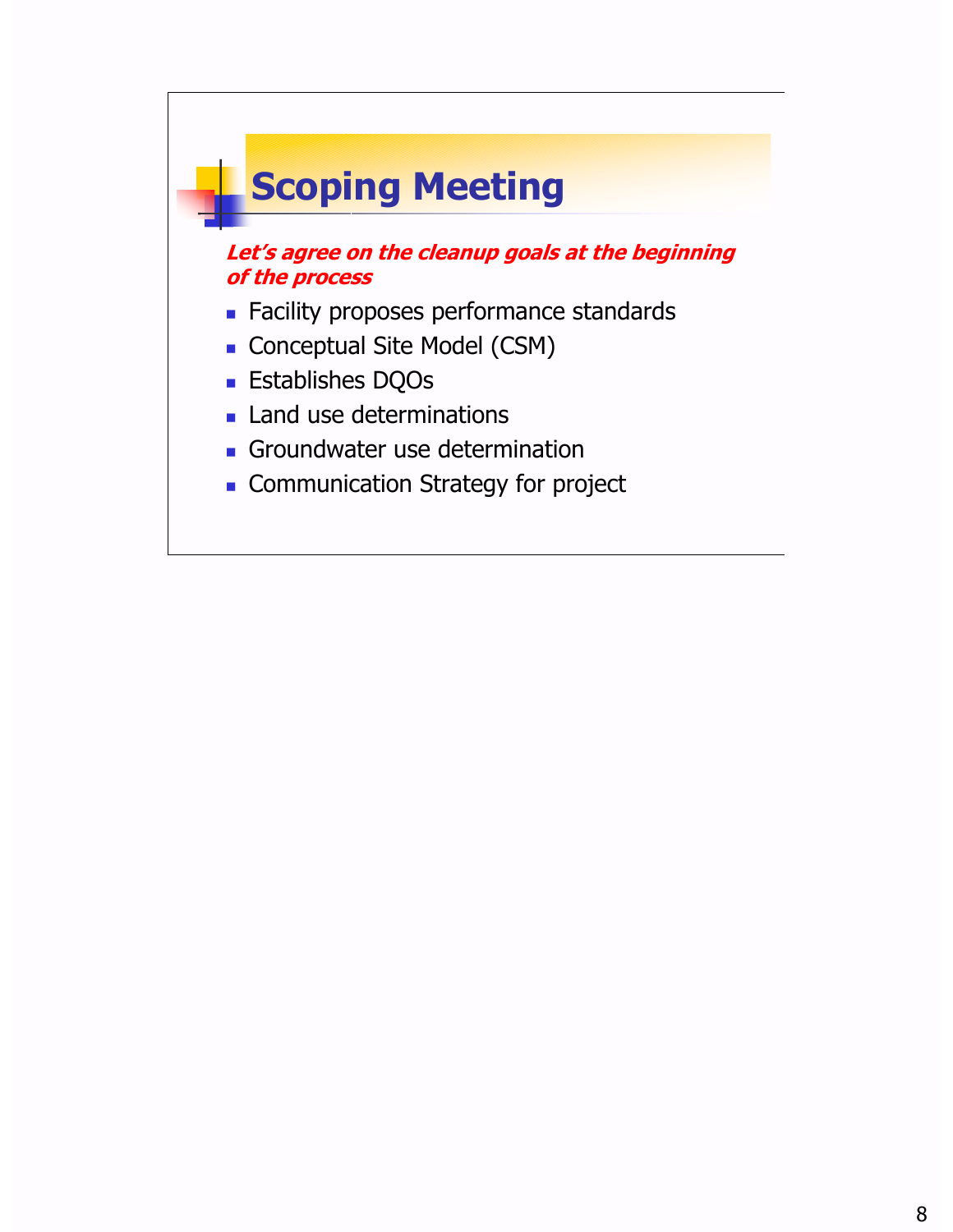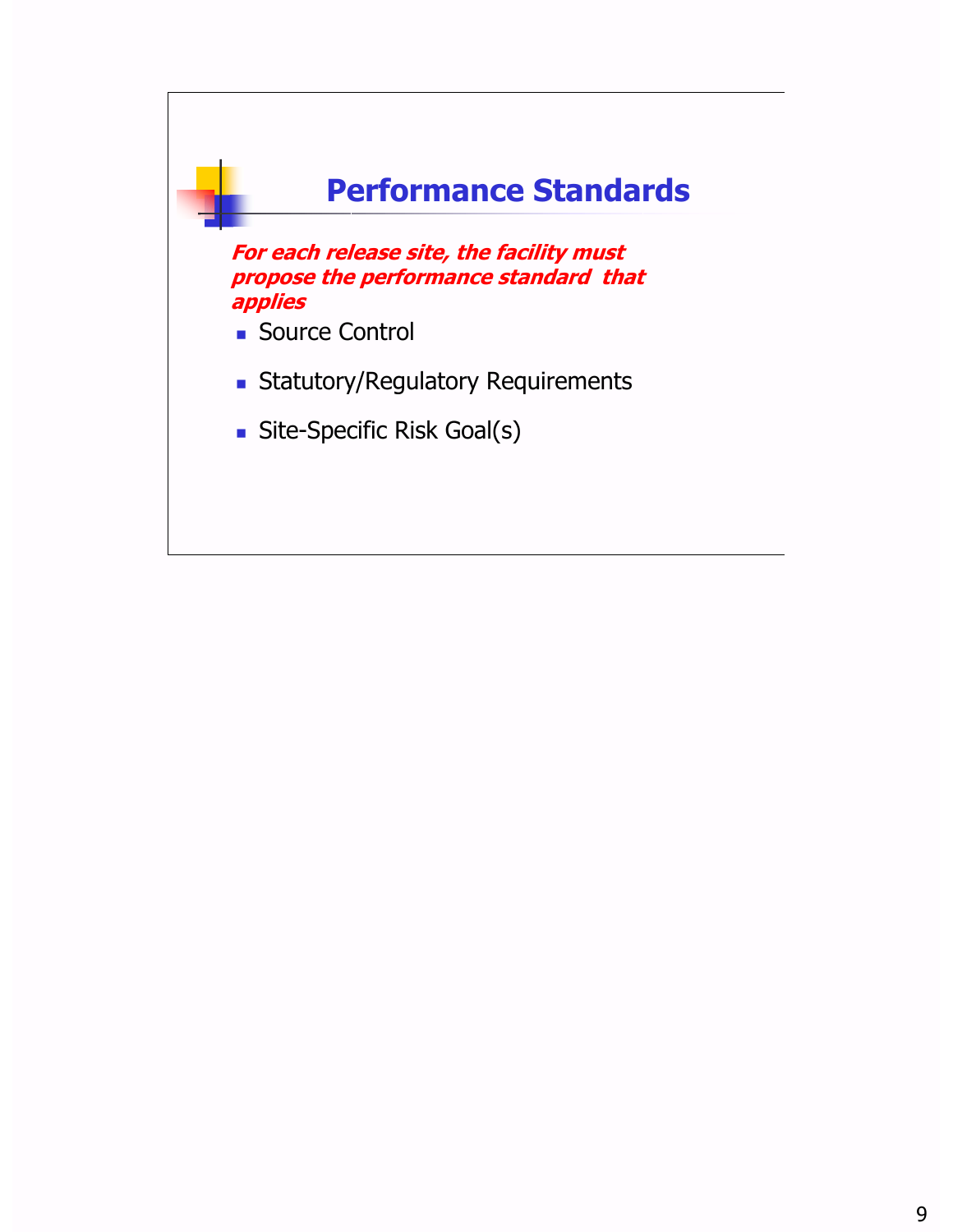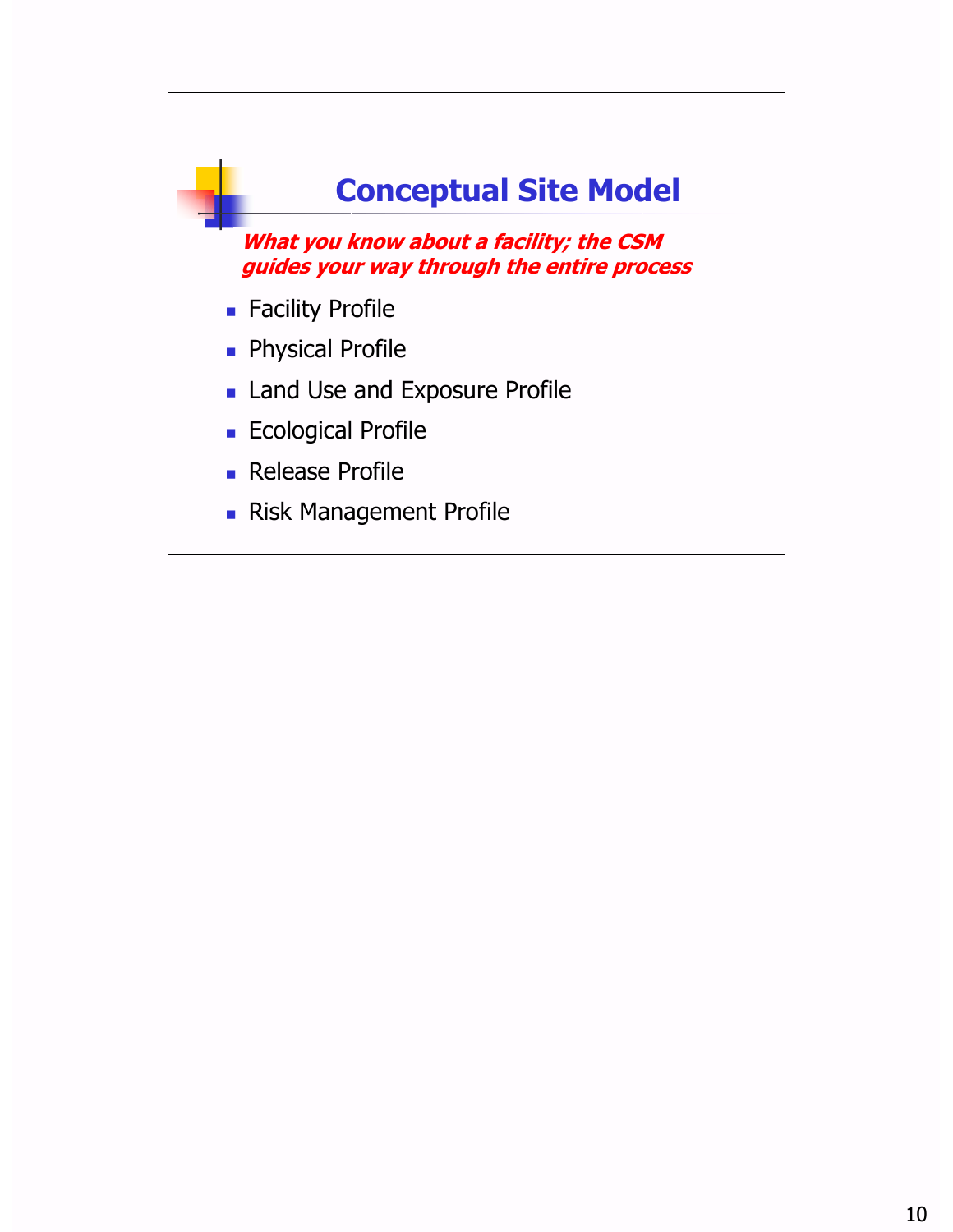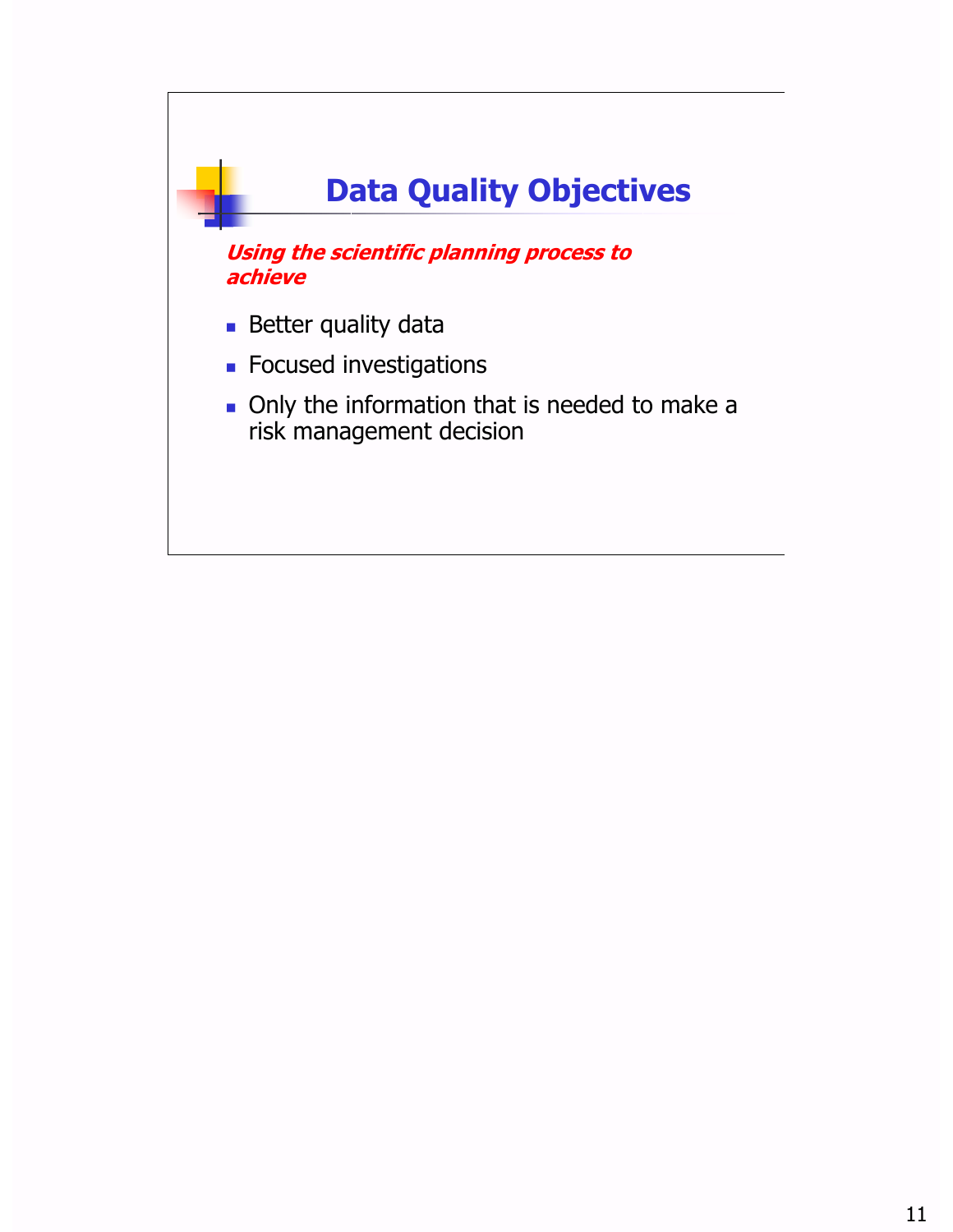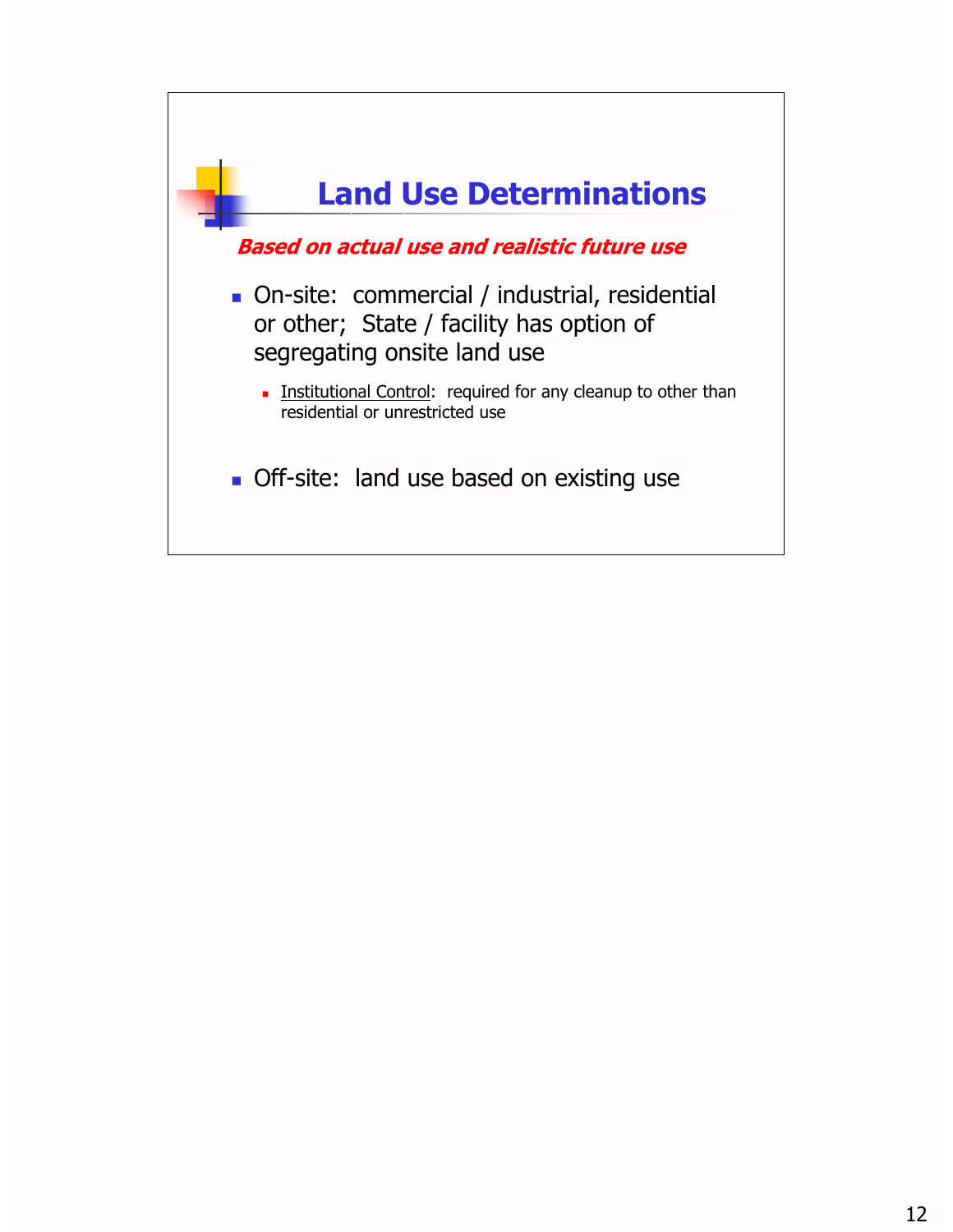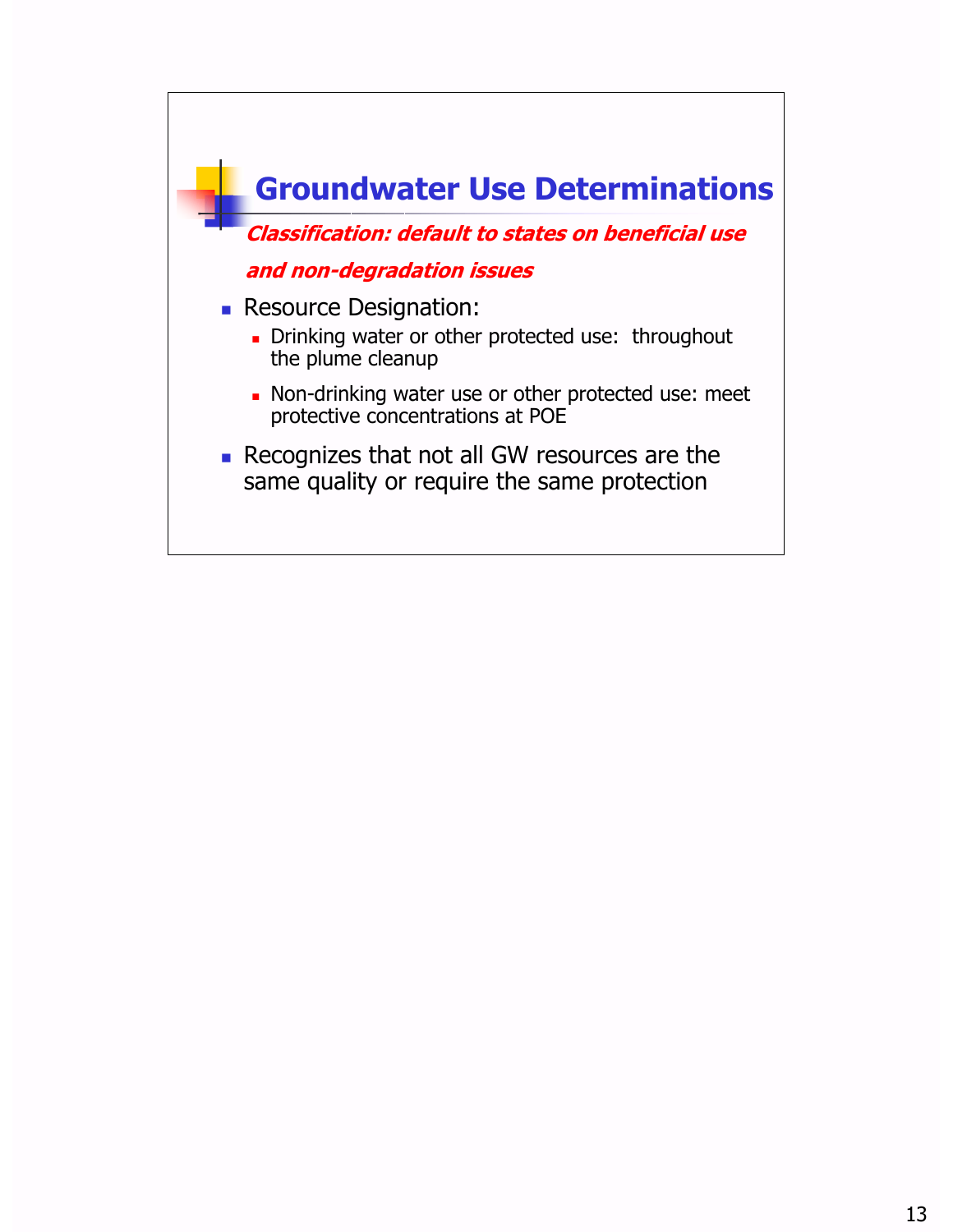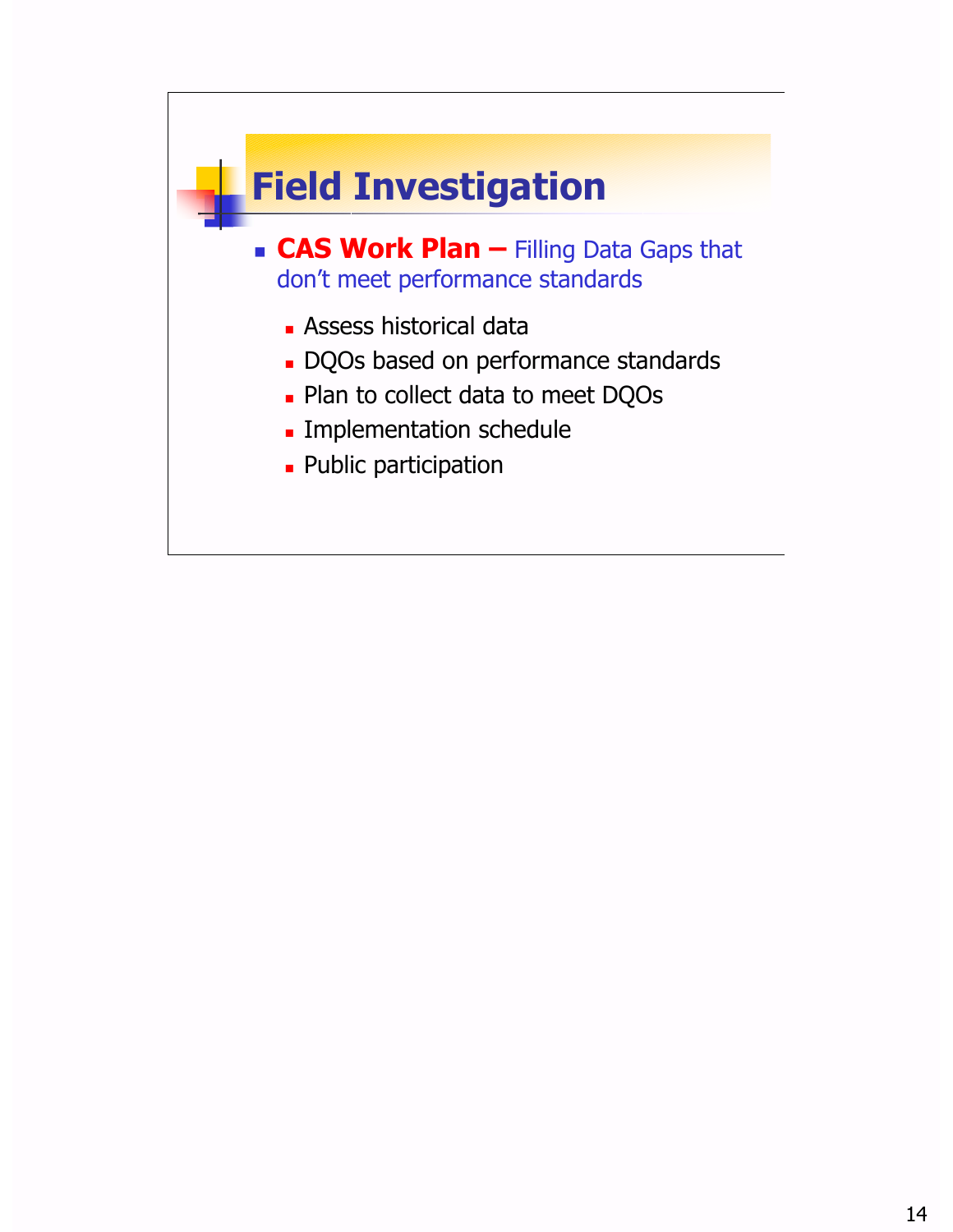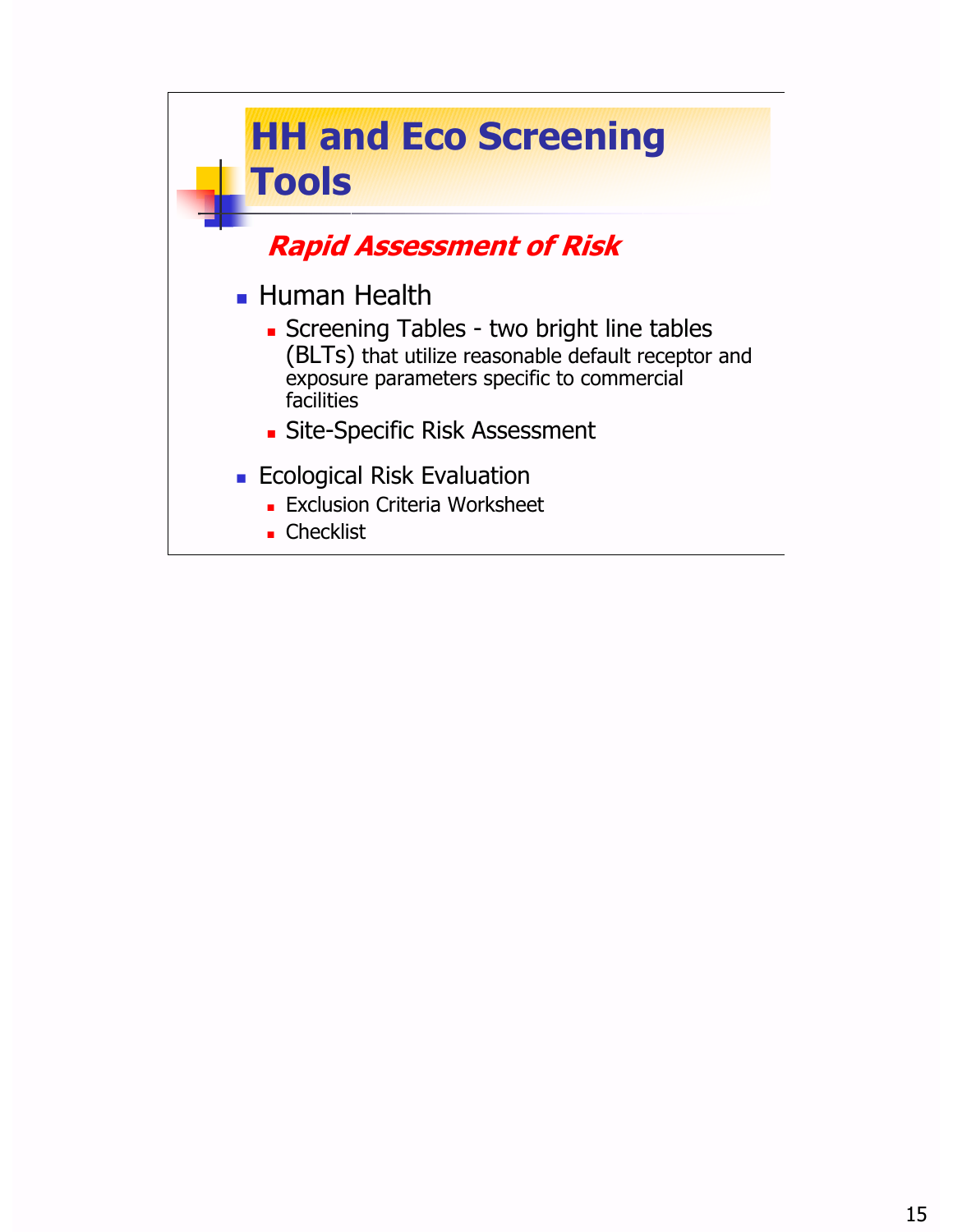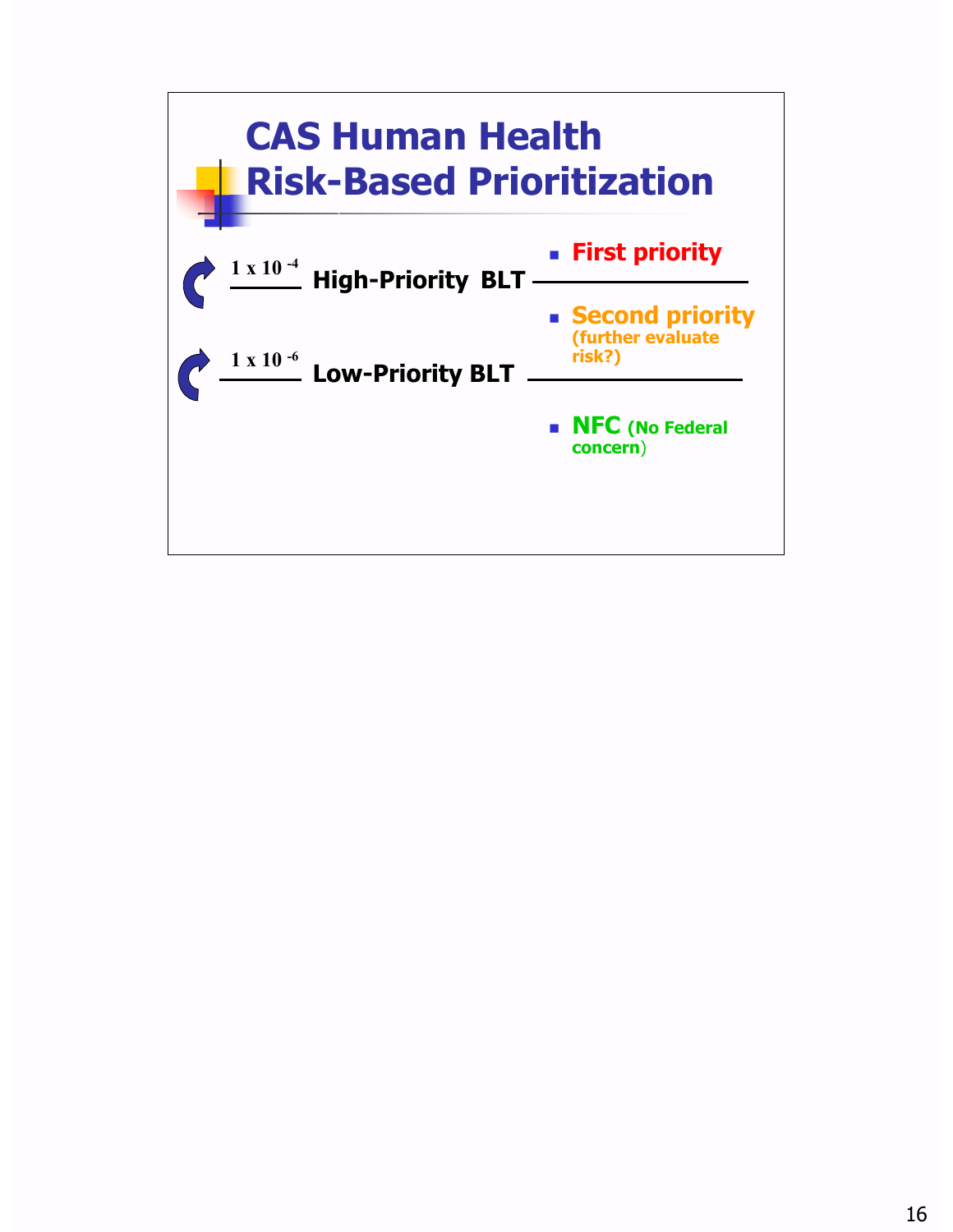### **Ecological Evaluation**

#### **· Objective:**

• To help facilities and regulators determine if a detailed ecological risk assessment is necessary for a site or a portion of a site where corrective action is being pursued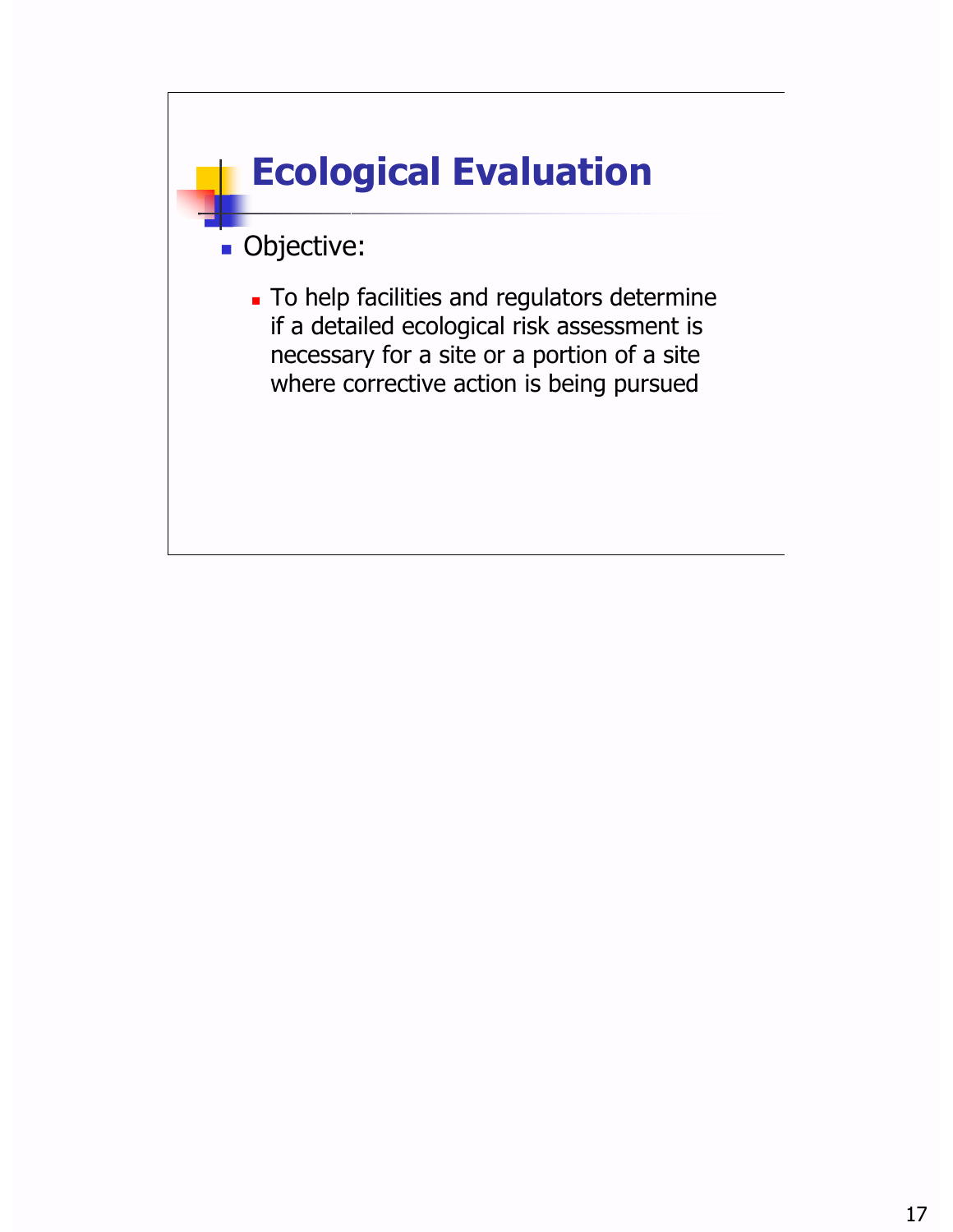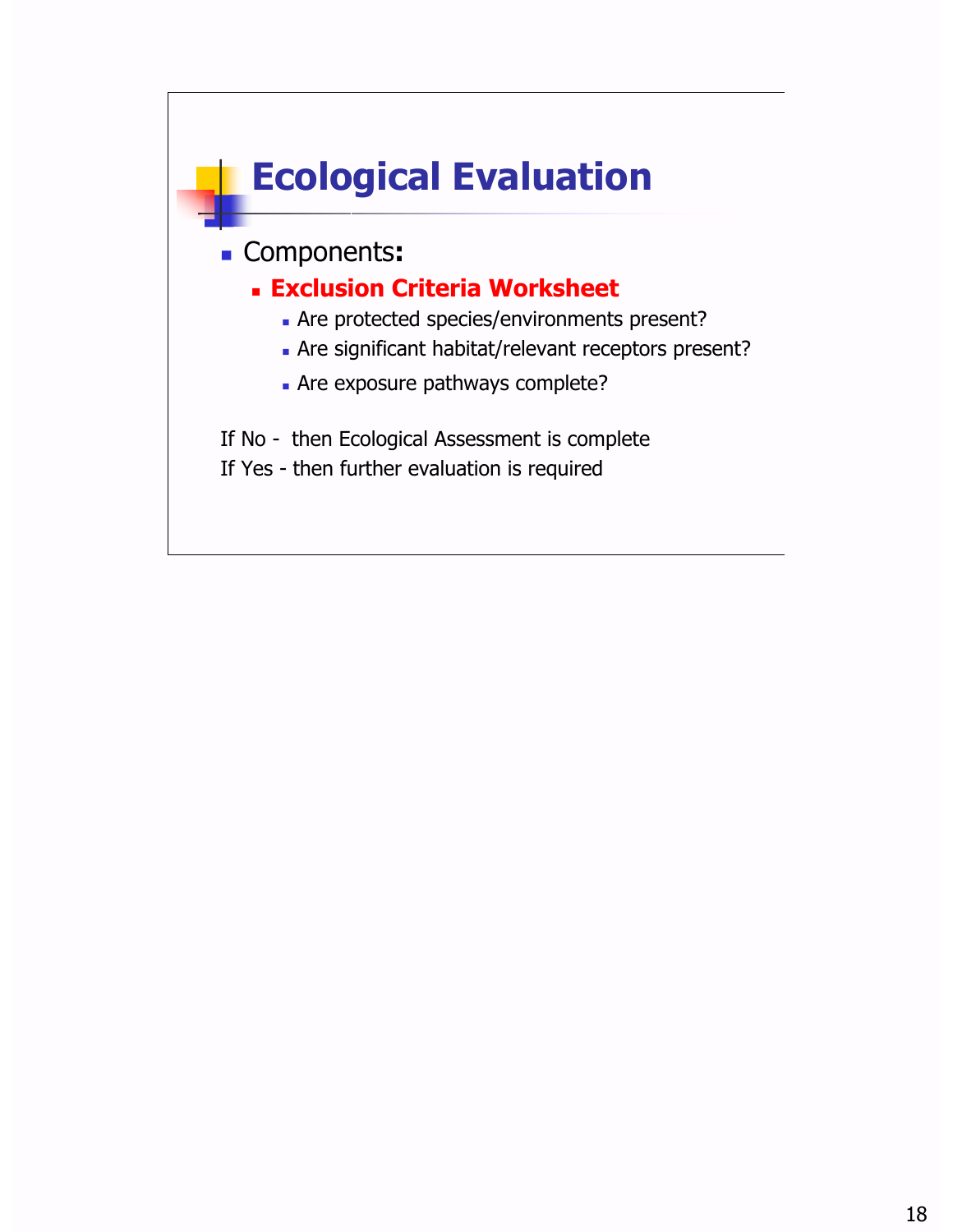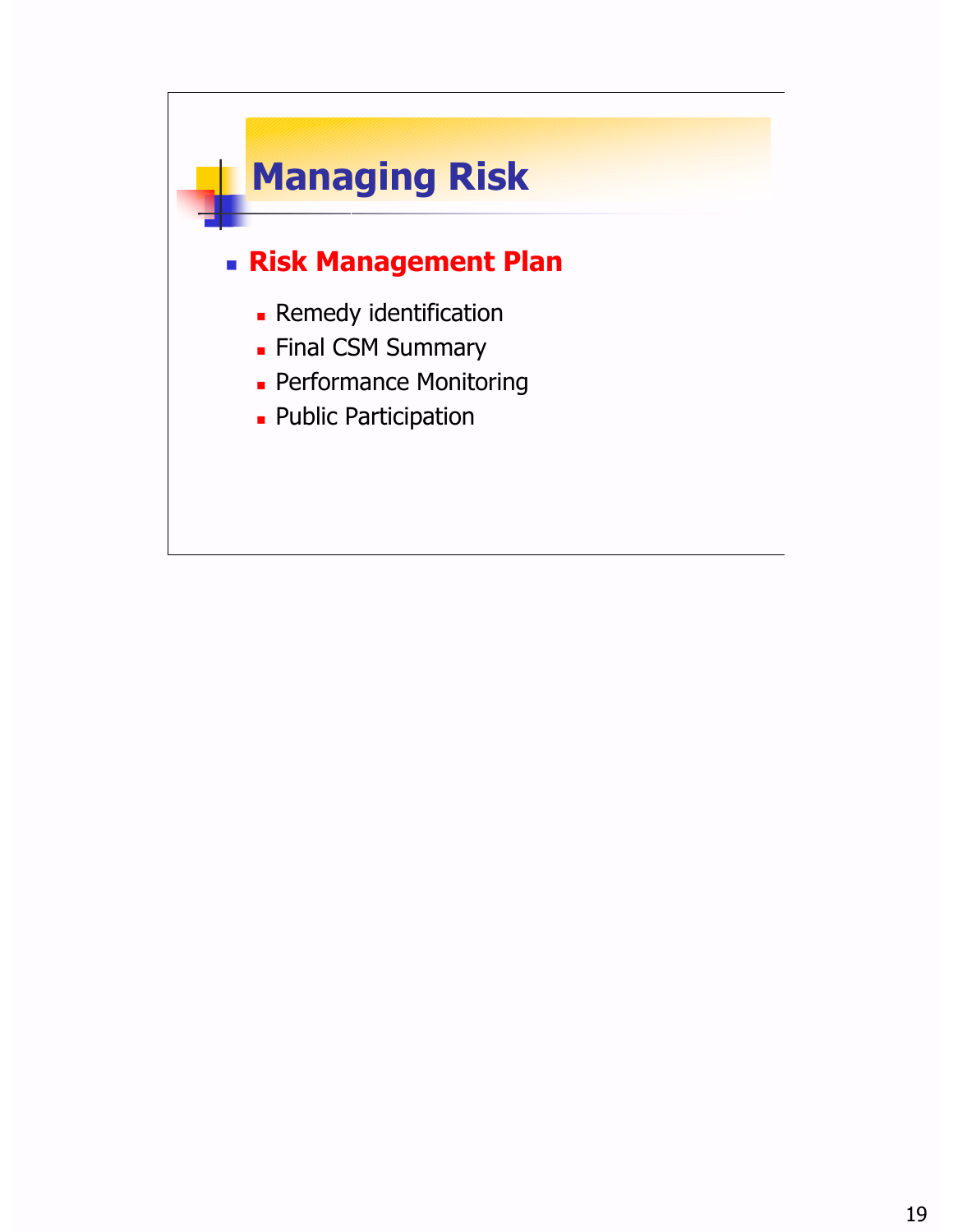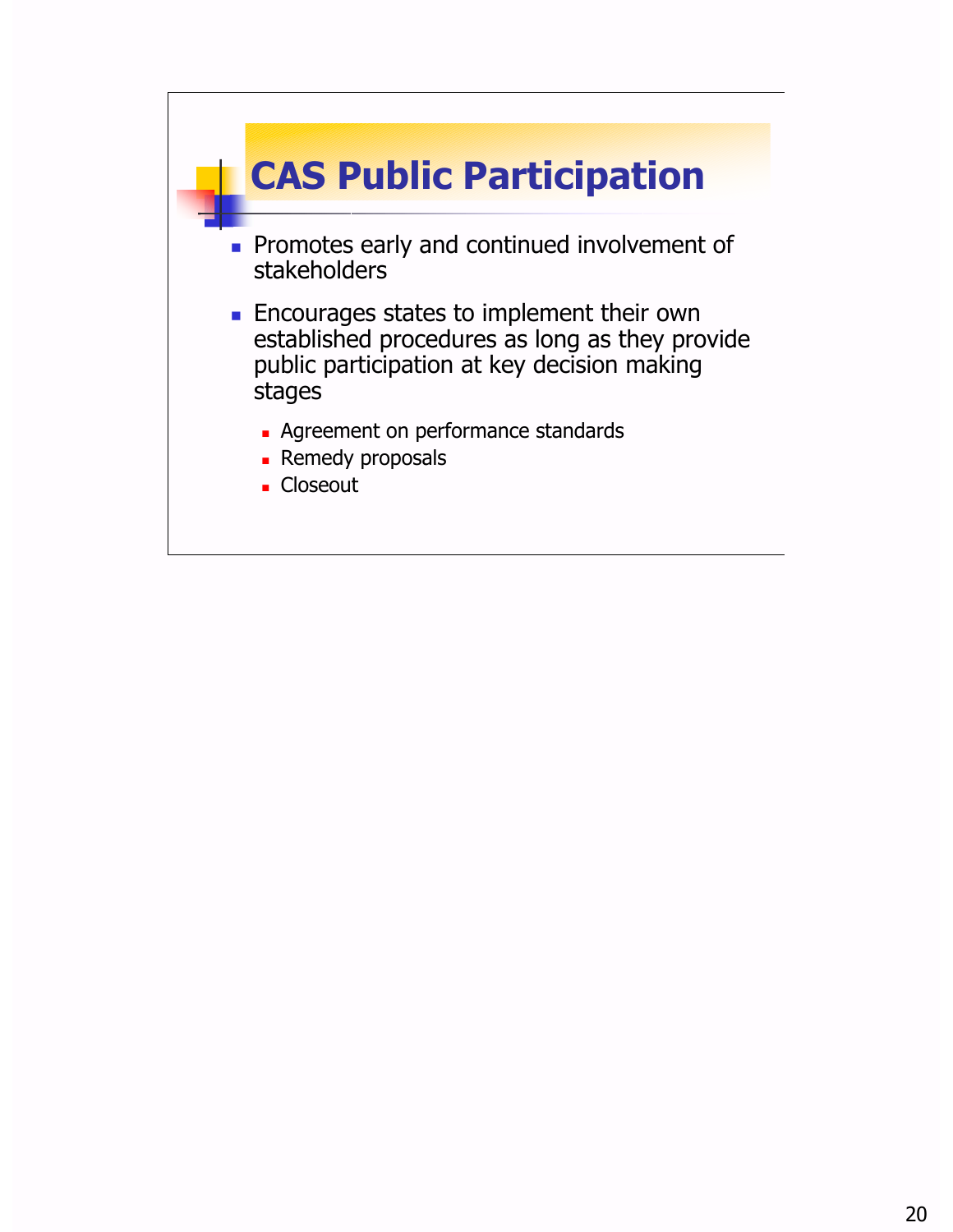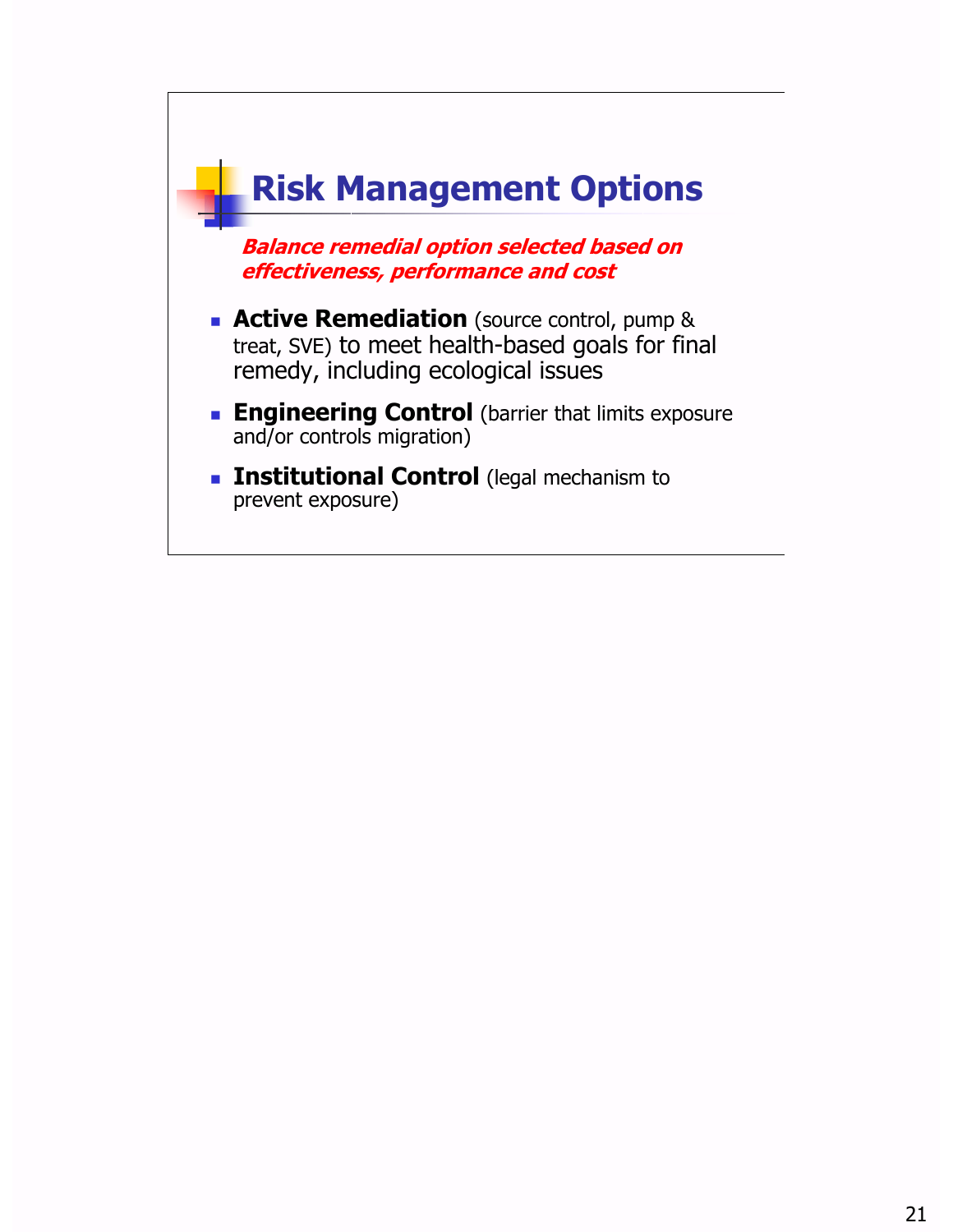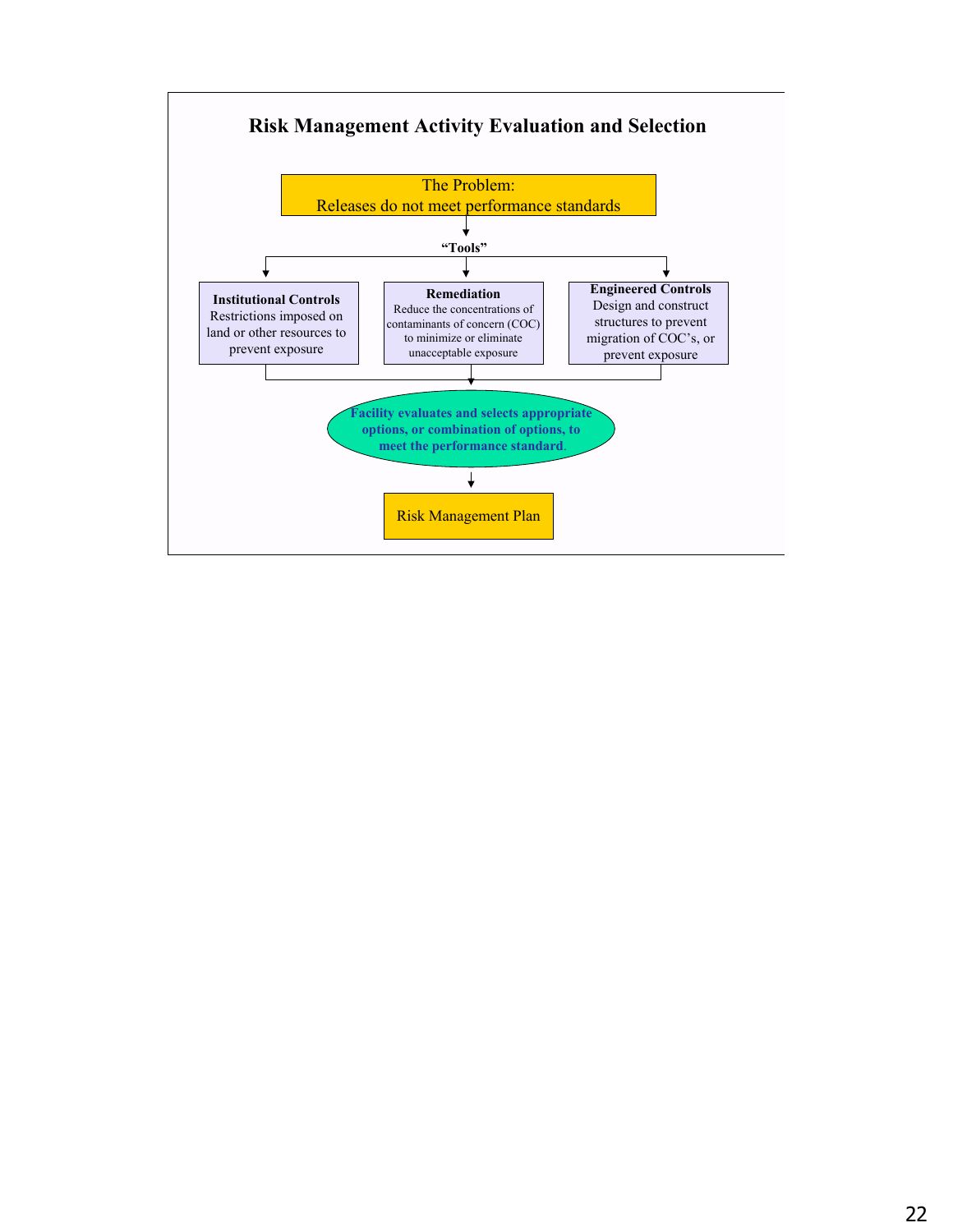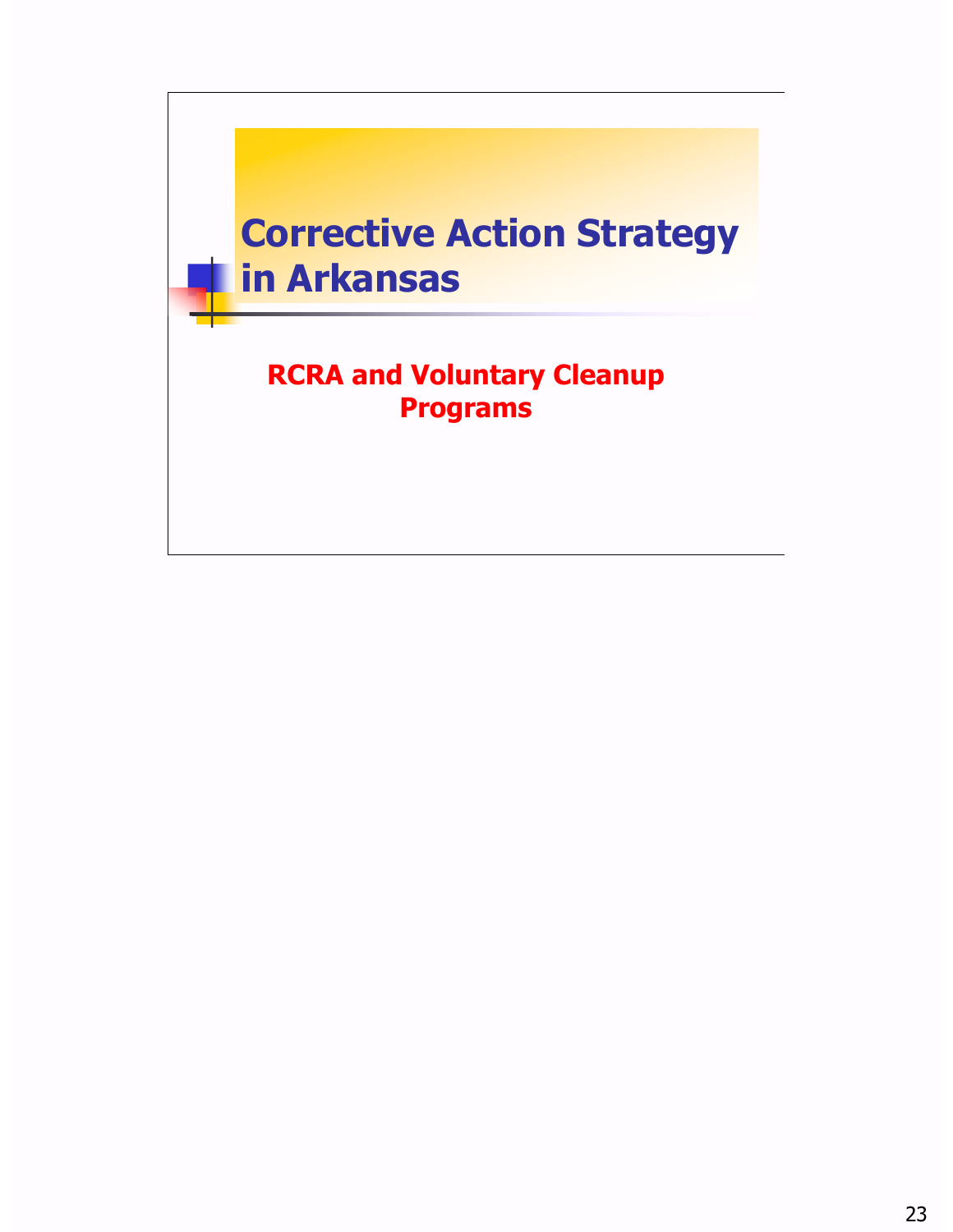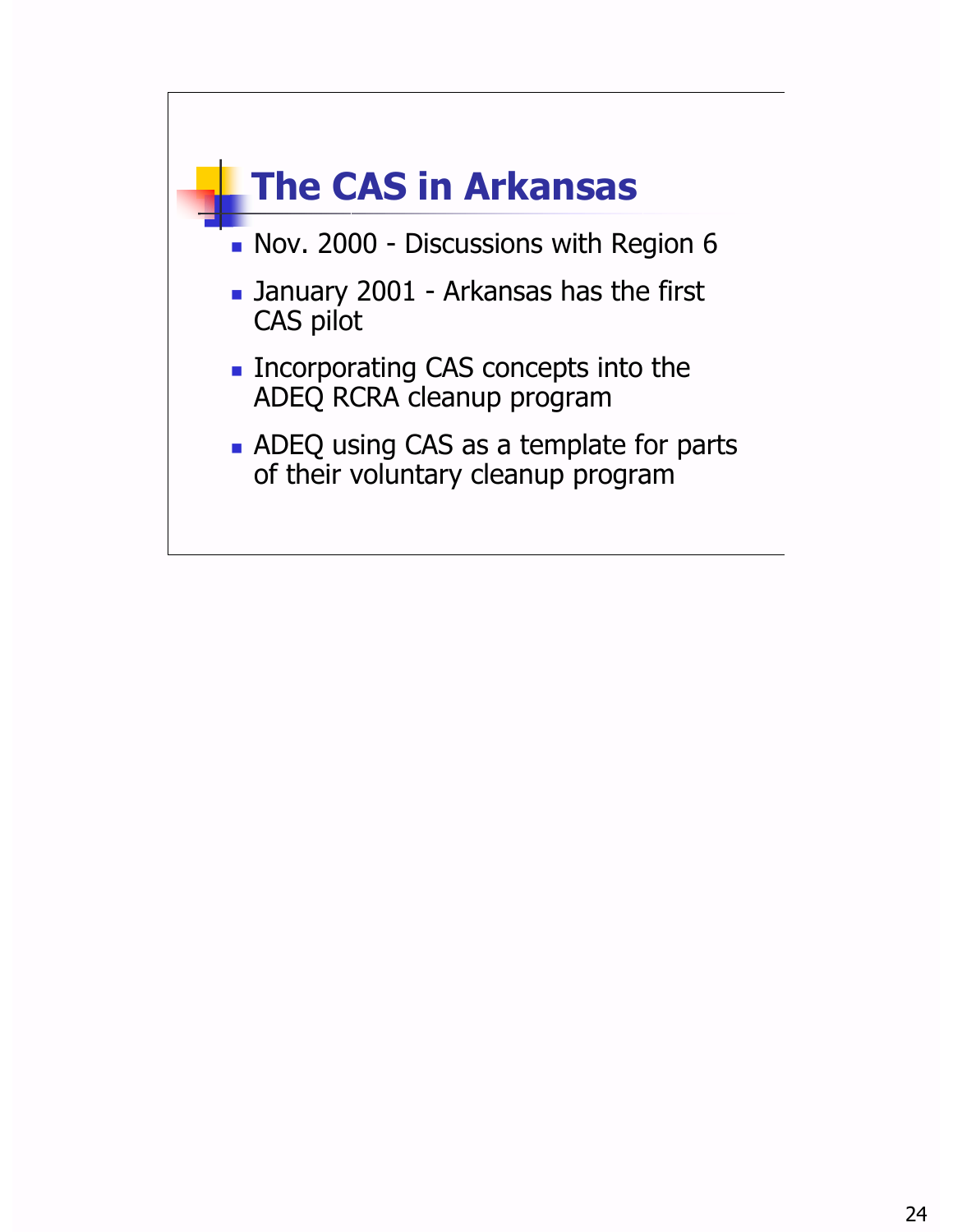![](_page_24_Figure_0.jpeg)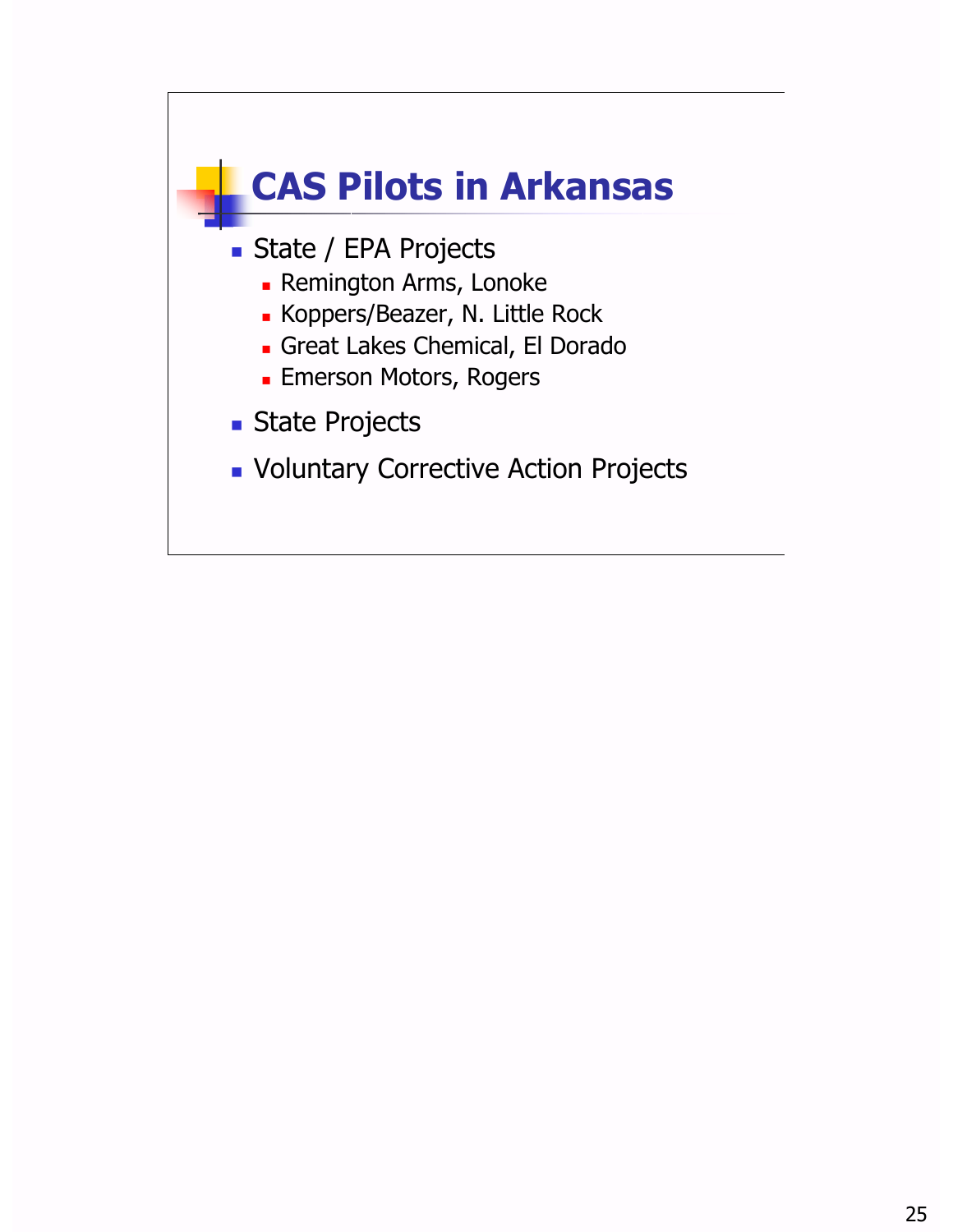![](_page_25_Picture_0.jpeg)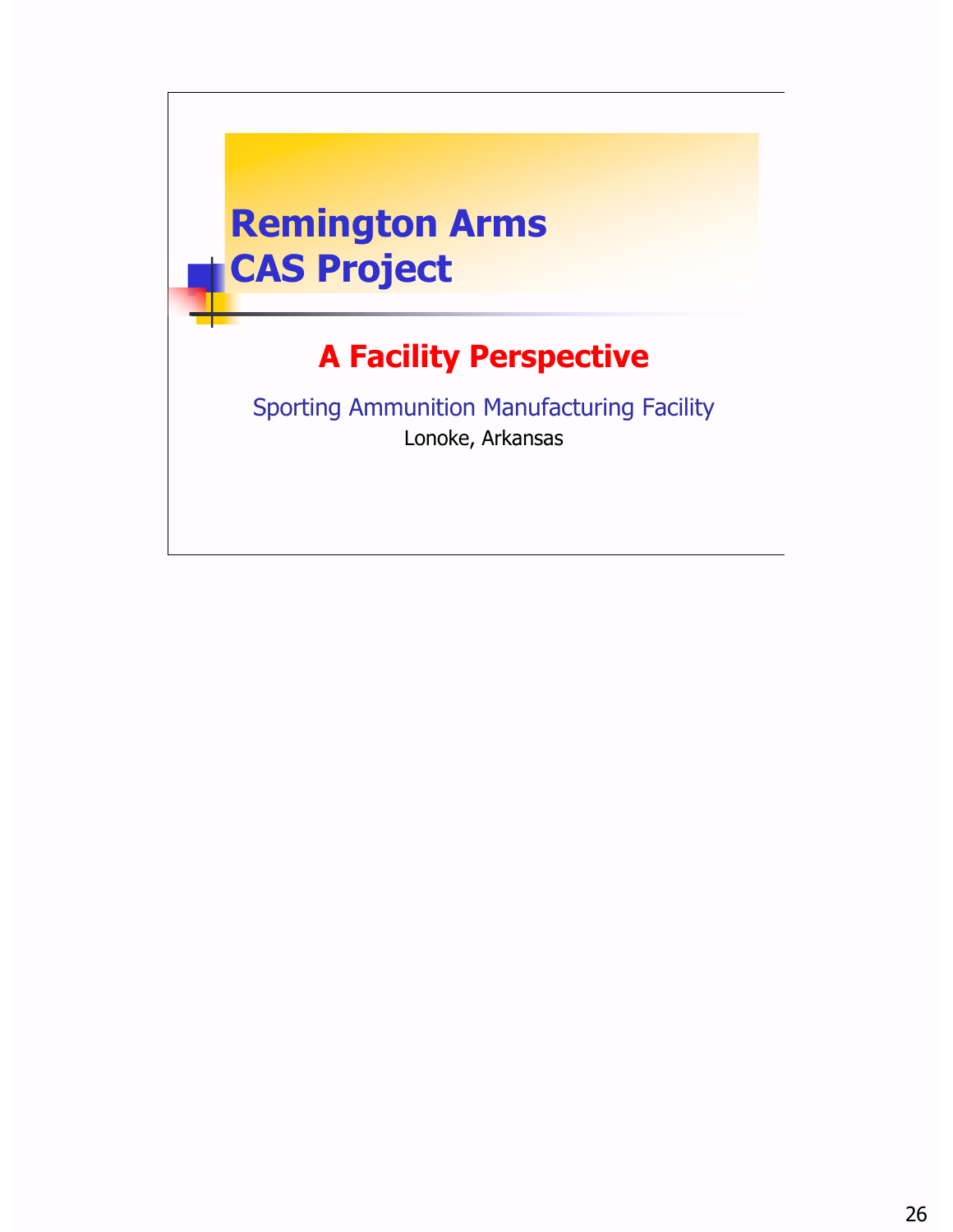![](_page_26_Figure_0.jpeg)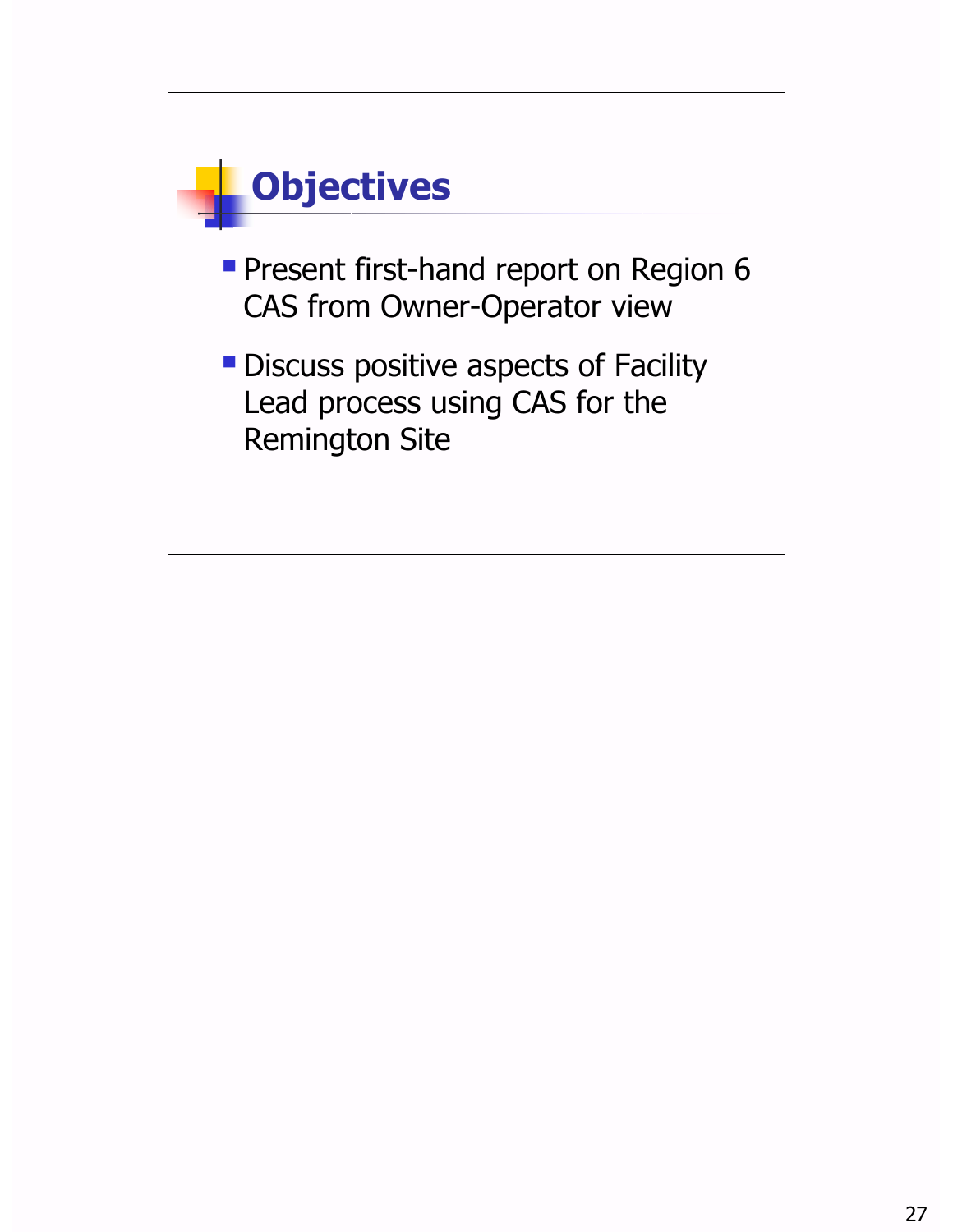![](_page_27_Figure_0.jpeg)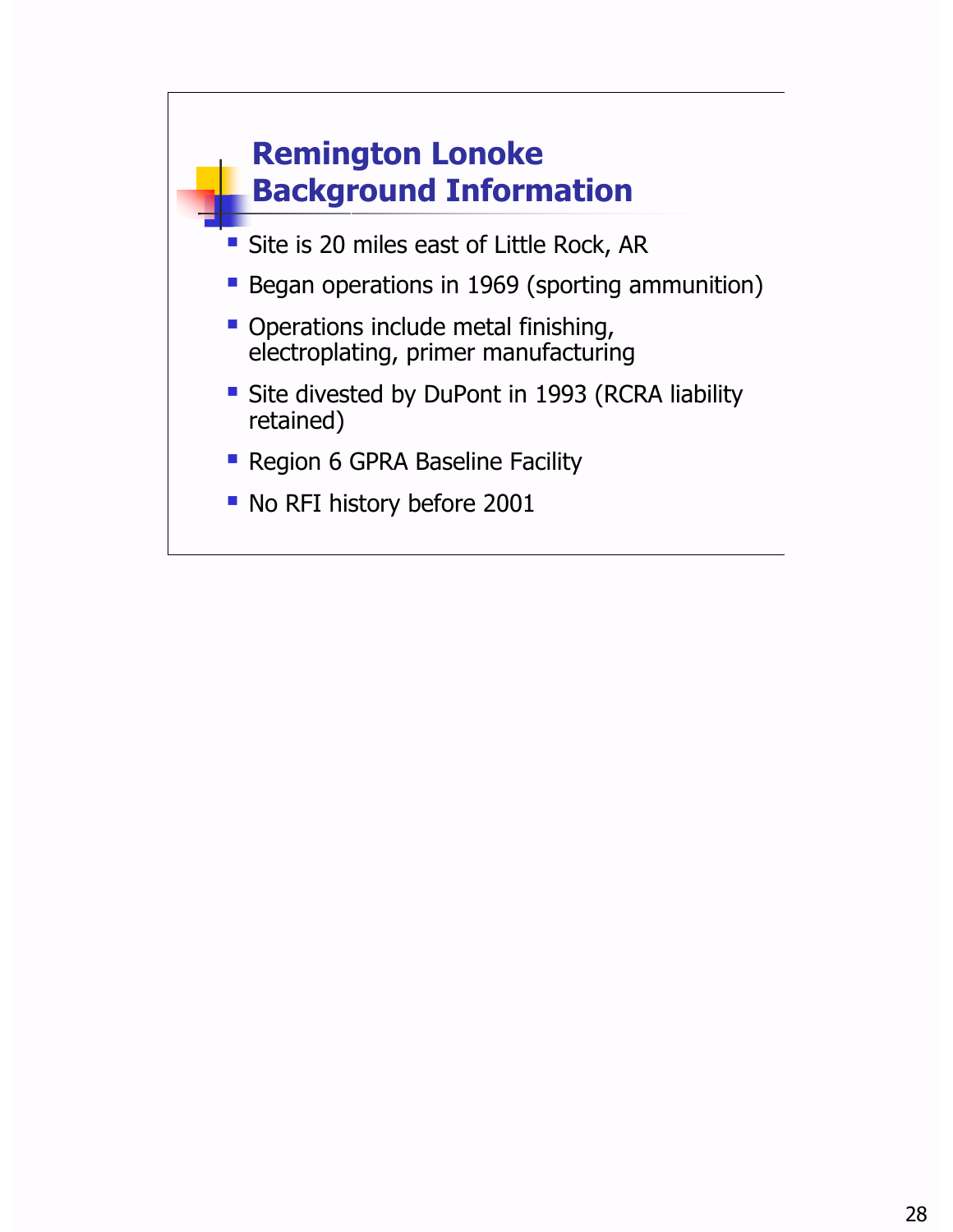![](_page_28_Figure_0.jpeg)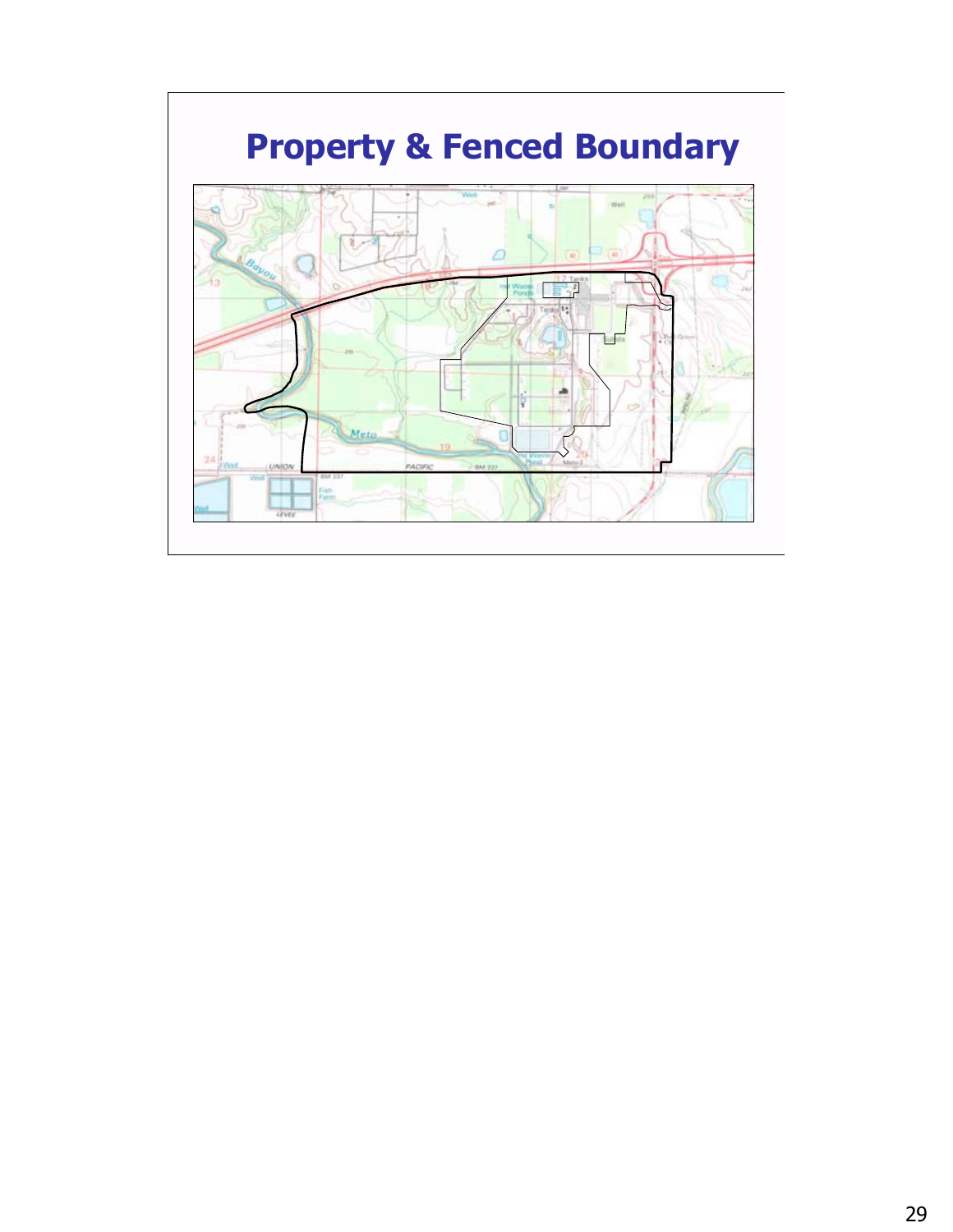![](_page_29_Figure_0.jpeg)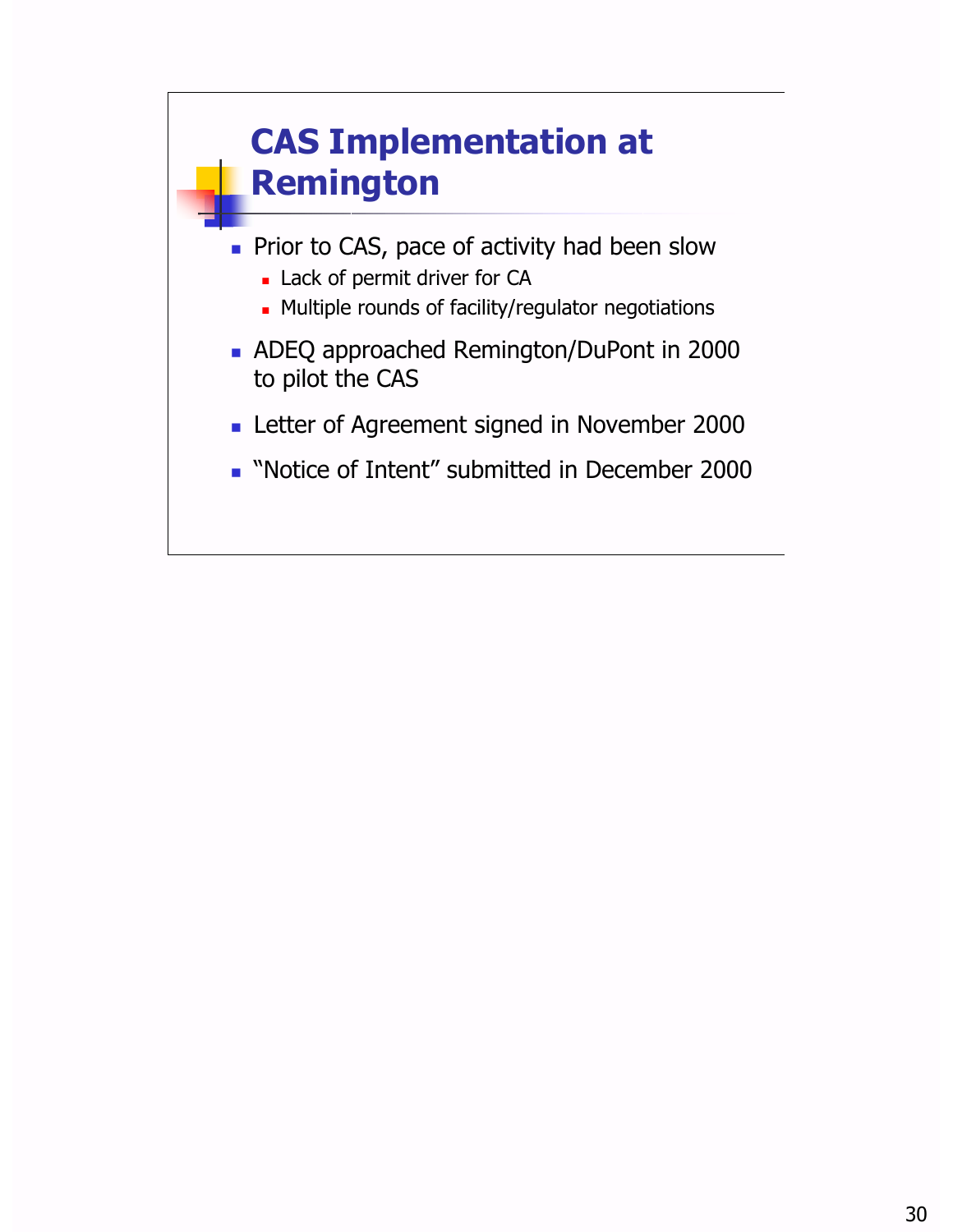#### CAS Implementation Owner/Operator Perspective

- <sup>q</sup> CAS accelerates pace of activity and agency interaction:
	- <sup>q</sup> **1/23/2001 - CAS Scoping Meeting** held at facility
	- <sup>q</sup> **4/24/2001 - CAS Work Plan** finalized
	- <sup>q</sup> **5/1/2001 - Eco screening evaluation** walk through
	- <sup>q</sup> **6/27/2001 Phase 1 field work** completed
	- <sup>q</sup> **9/7/2001 CA-725/CA-750 determination** made
	- <sup>q</sup> **1/15/2002 CAS Summary Report** issued
	- <sup>q</sup> **1/22/2002 Progress Meeting** at facility
	- <sup>q</sup> **2/14/2002 Work Plan Addendum** Letter
	- <sup>q</sup> **3/21/2003- Complete field work, prepare/public notice RMP**
	- <sup>q</sup> **8/2003 - Implement RMP œ begin cleanup**
	- **a 10/03 Cleanup complete** issue RfR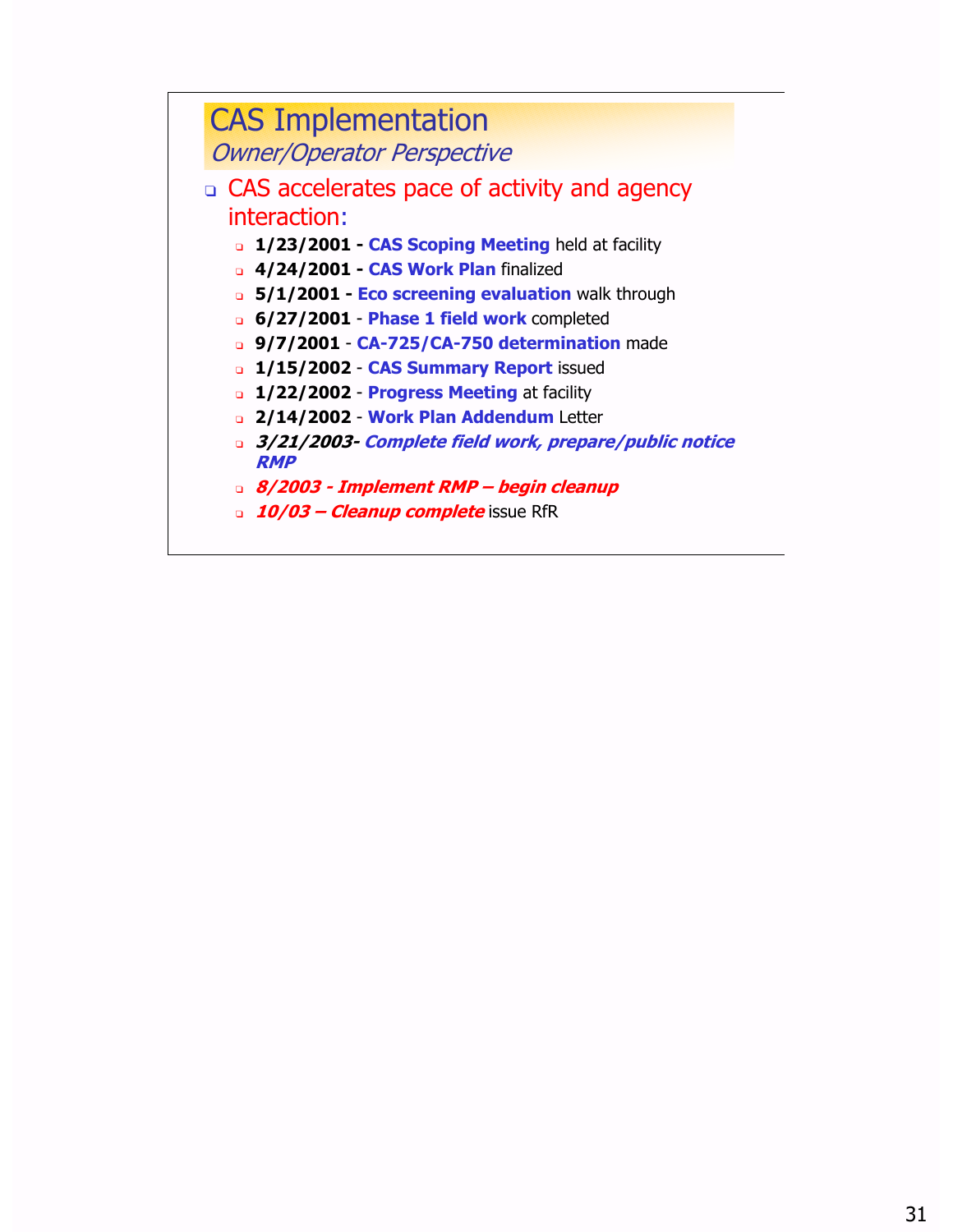![](_page_31_Figure_0.jpeg)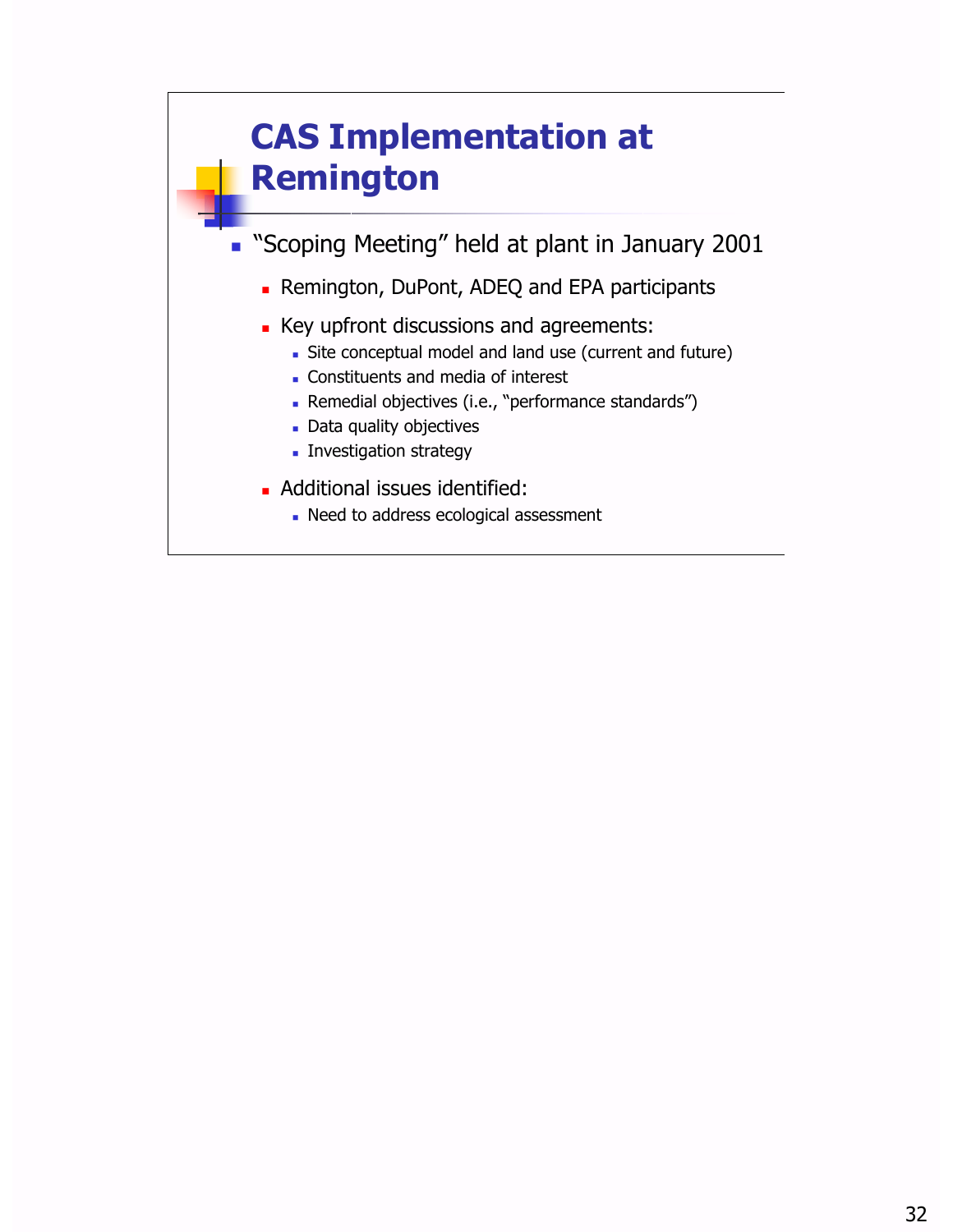![](_page_32_Figure_0.jpeg)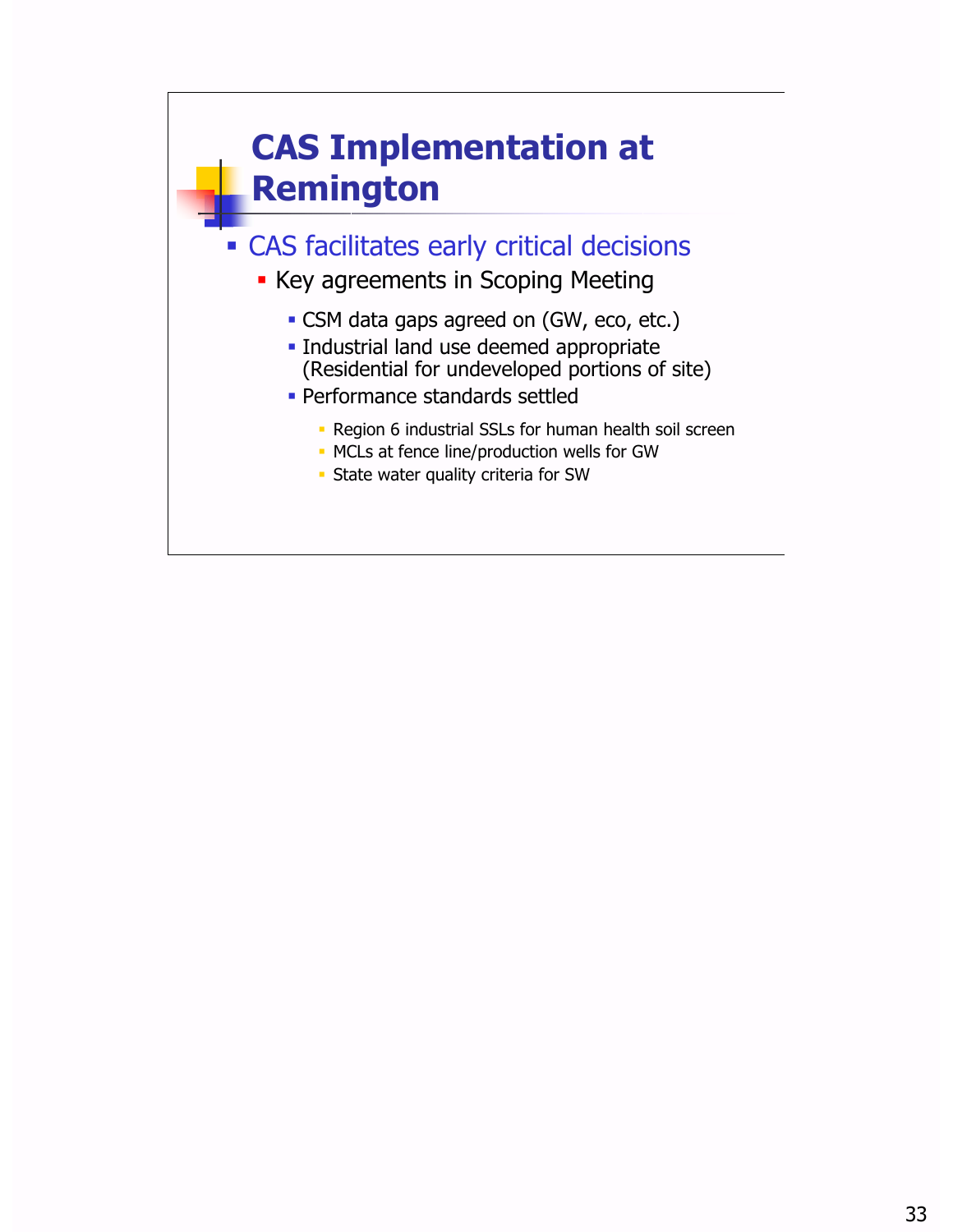![](_page_33_Figure_0.jpeg)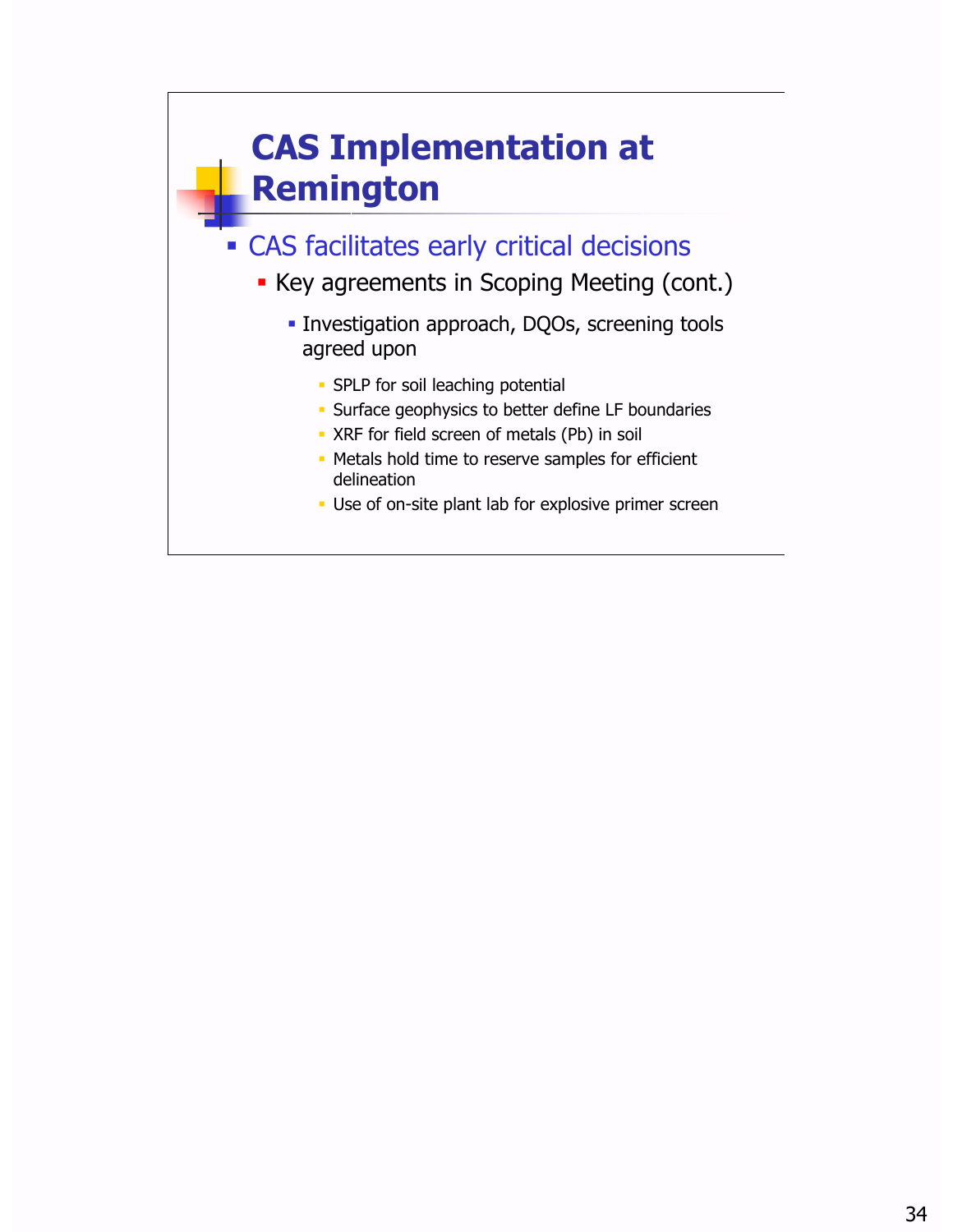![](_page_34_Figure_0.jpeg)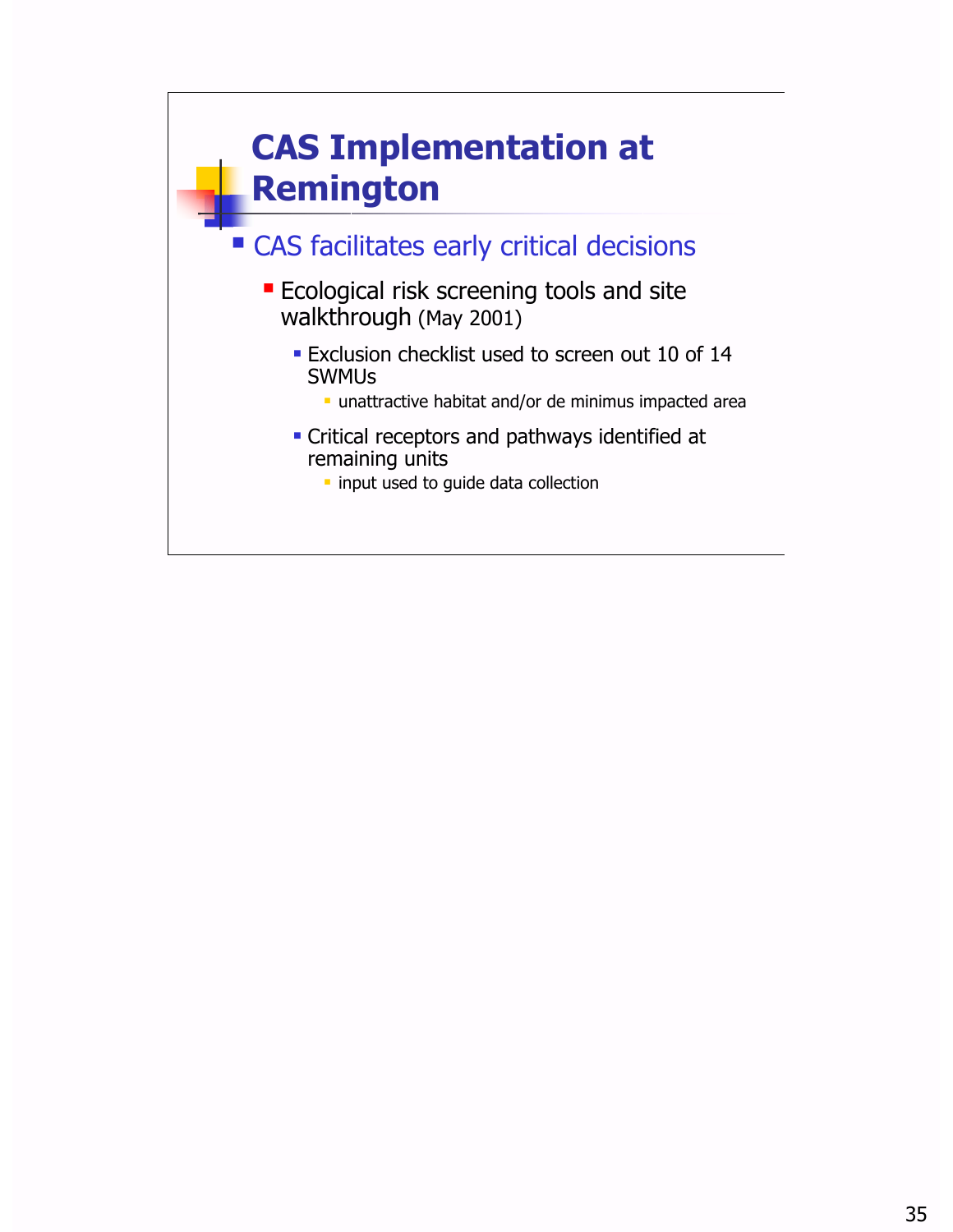![](_page_35_Figure_0.jpeg)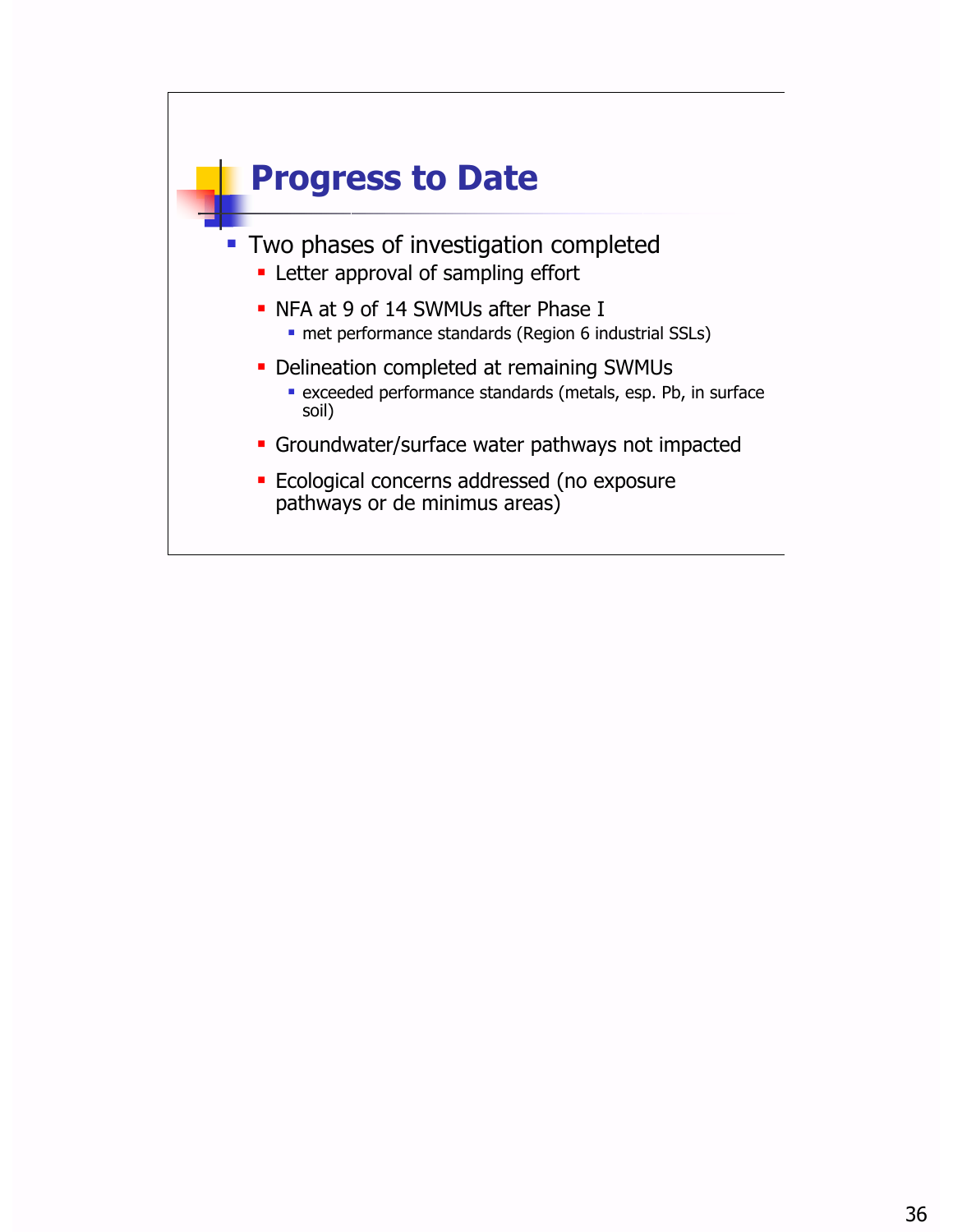![](_page_36_Figure_0.jpeg)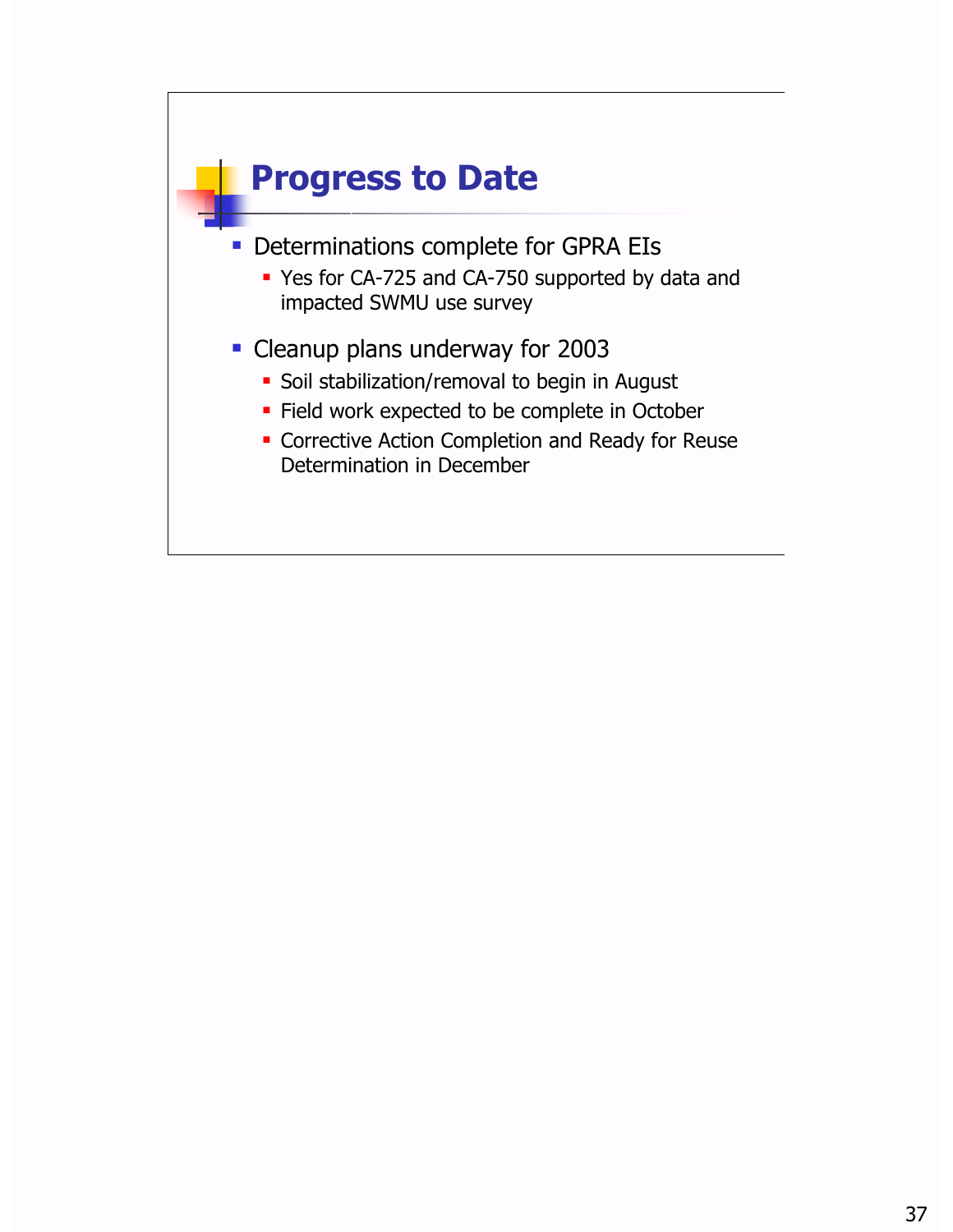![](_page_37_Figure_0.jpeg)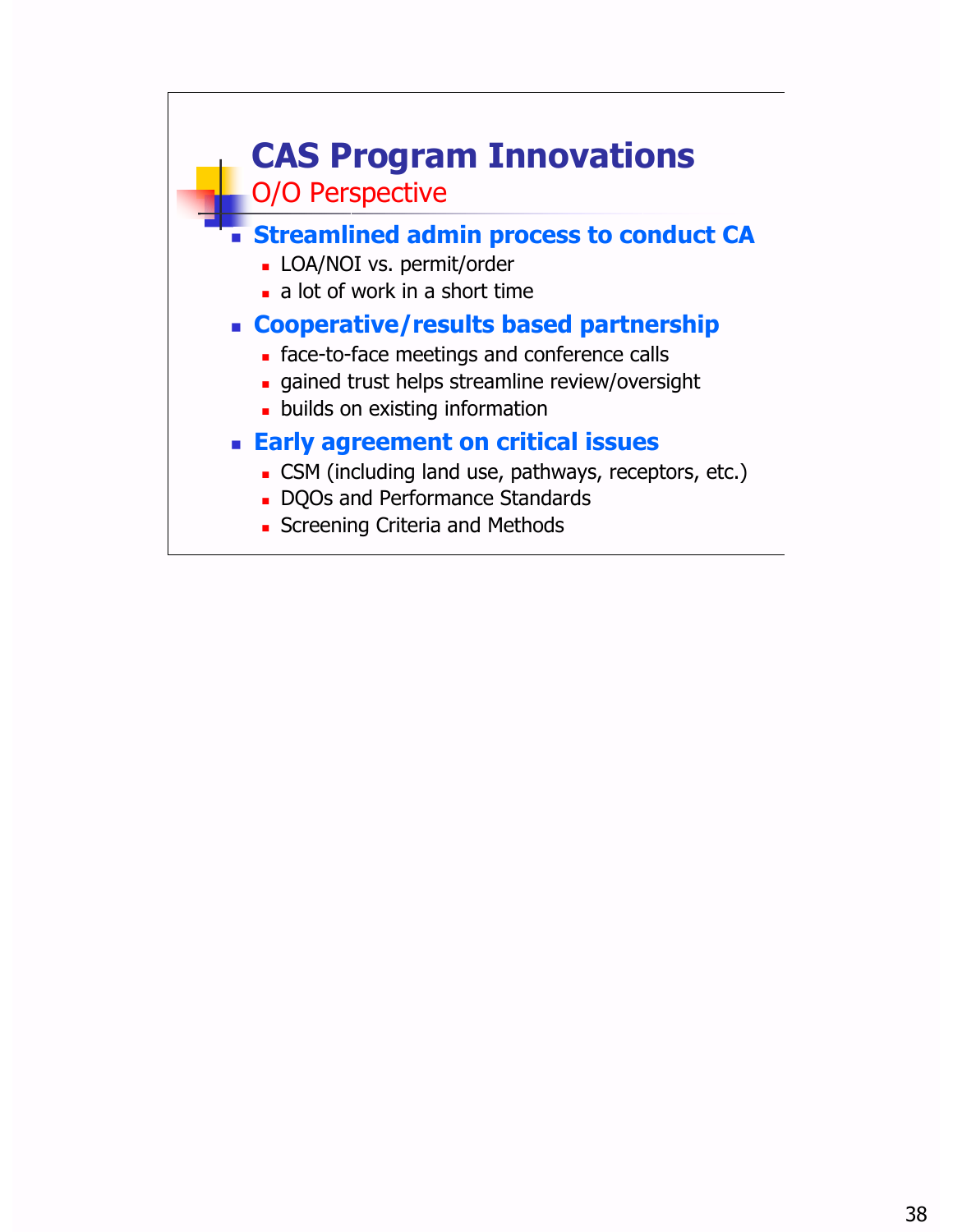![](_page_38_Figure_0.jpeg)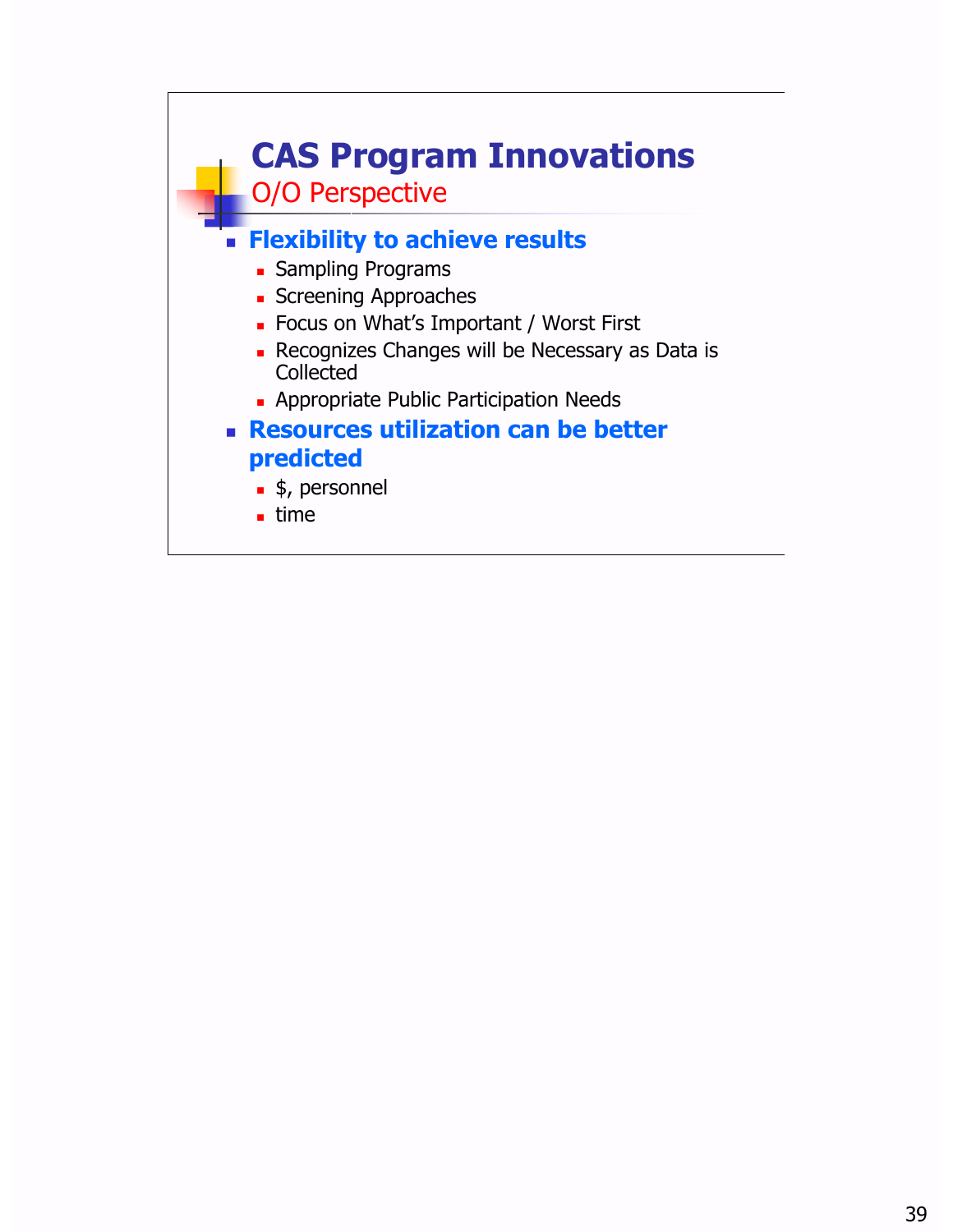![](_page_39_Figure_0.jpeg)